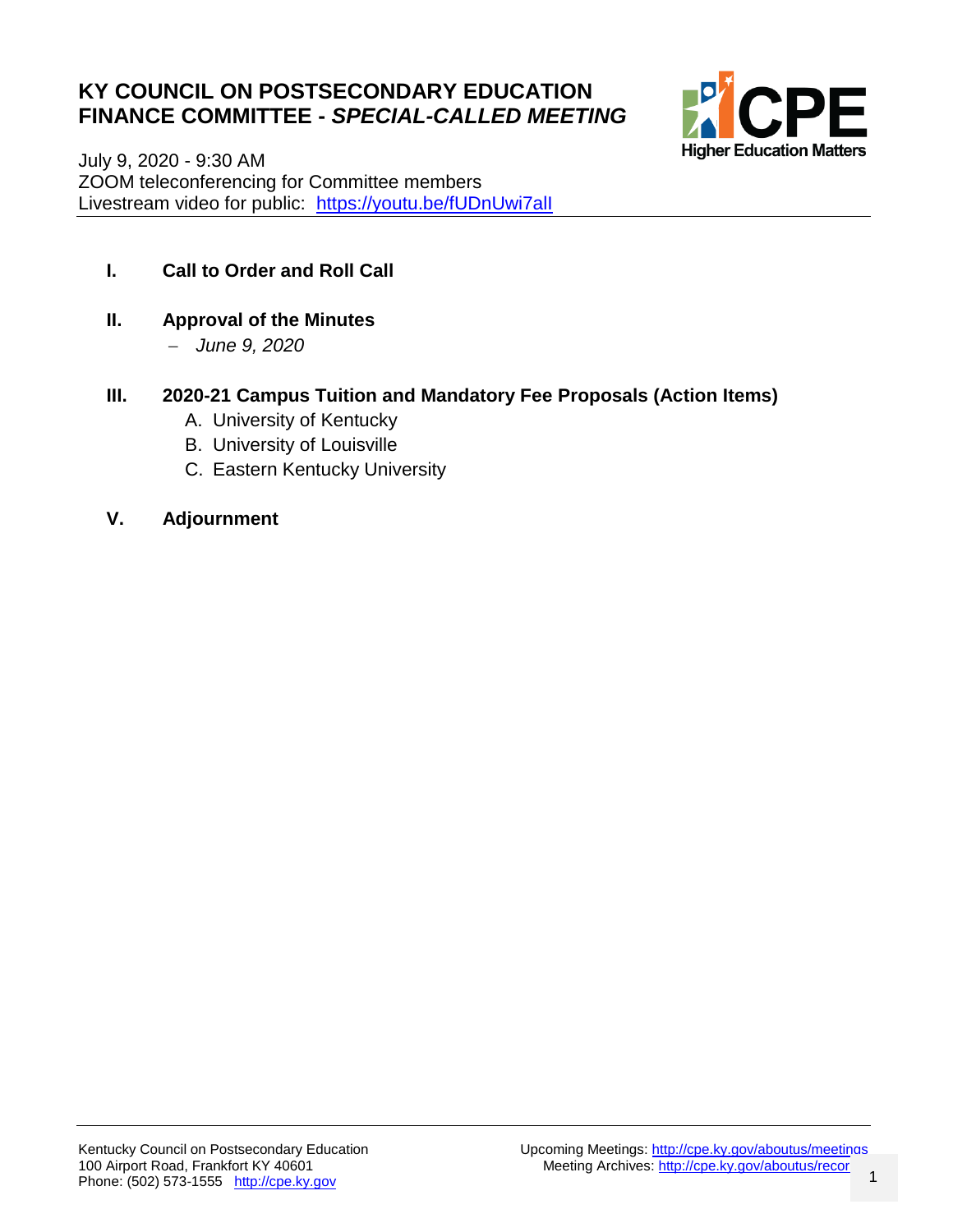#### **DRAFT MINUTES**

Council on Postsecondary Education

| Type: | <b>Finance Committee Meeting</b>                                            |  |
|-------|-----------------------------------------------------------------------------|--|
| Date: | June 9, 2020                                                                |  |
| Time: | $3:00$ p.m. $ET$                                                            |  |
|       | Location: Virtual Meeting – Committee member by ZOOM teleconference. Public |  |
|       | viewing at: https://youtu.be/thzcz457zZU                                    |  |
|       |                                                                             |  |

#### **CALL TO ORDER**

The Finance Committee met Tuesday, June 9, 2020, at 3:00 p.m., ET. Pursuant to Executive Order 2020-243 and a memorandum issued by the Finance and Administration Cabinet dated March 16, 2020, and in an effort to prevent the spread of Novel Coronavirus (COVID-19), the Committee met utilizing a video teleconference. Members of the public were invited to view the meeting virtually on the CPE YouTube page: [https://youtu.be/thzcz457zZU.](https://youtu.be/thzcz457zZU) Chair Ben Brandstetter presided.

### **ATTENDENCE**

Members in attendance: Ben Brandstetter, Kim Halbauer, Grant Minix, Richard Nelson, Carol Wright, and Sherrill Zimmerman. All attended by teleconference.

Heather Faesy, CPE's senior associate for Board Relations, served as recorder of the meeting minutes.

#### **APPROVAL OF THE MINUTES**

The minutes of the April 20, 2020 Finance Committee meeting were approved as amended to reflect the attendance of Robert Staat.

#### **CAMPUS TUITION AND MANDATORY FEE PROPOSALS**

At the April 24th meeting, the Council approved to allow the postsecondary institutions the discretion to determine their own tuition and fee increases for resident undergraduate students for the upcoming academic year. Each institution was allowed to submit proposals that balance the needs of students and families and the resource needs of the institution. Additionally, the Council approved institutions to submit for approval market competitive rates for graduate and online courses.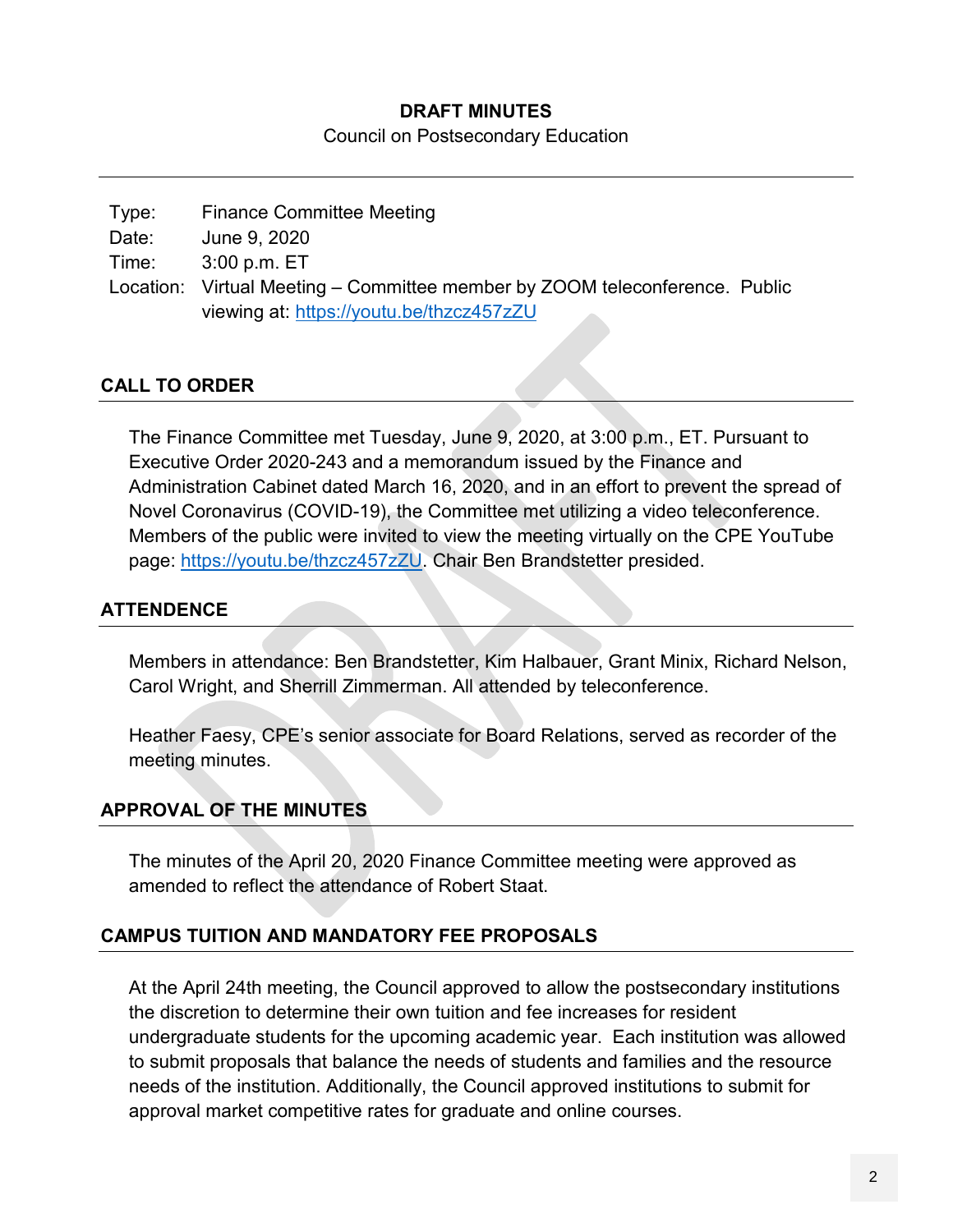Between then and June  $9<sup>th</sup>$ , six institutions submitted tuition and mandatory fee proposals. Dr. Bill Payne, CPE's Vice President of Finance and Administration presented each of the institution's proposals:

- Kentucky State University: No increase in resident undergraduate base rate for the 2020-21 academic year, and a decrease to their non-resident rate by 37.6 percent.
- Morehead State University: No increase to either the resident or nonresident base rates.
- Murray State University: No increase in resident and non-resident undergraduate base rates and approval of their effort to simply the nonresident base rate by combining the out-of-state and regional rates for students admitted during the summer of 2020 and thereafter.
- Northern Kentucky University: No increase to either the resident or nonresident base rates.
- Western Kentucky University: No increase to either the resident or nonresident base rates.
- Kentucky Community and Technical College System: A 2.9% increase in the base rates for both resident and nonresident base rates, which equates to an increase of \$5.00 per credit hour for residents and \$10.00 per credit hour for nonresidents.

MOTION: Ms. Wright moved the Finance Committee approve 2020-21 tuition and mandatory fee proposals from Kentucky State University, Morehead State University, Murray State University, Northern Kentucky University, Western Kentucky University, and the Kentucky Community and Technical College System. Ms. Zimmerman seconded the motion.

VOTE: The motion passed.

### **DELEGATE TUITION APPROVAL AUTHORITY TO FINANCE COMMITTEE**

Three institutions were unable to submit tuition and mandatory fee proposals because their boards had not yet met to review and approve them. Those universities are the University of Kentucky, the University of Louisville, and Eastern Kentucky University.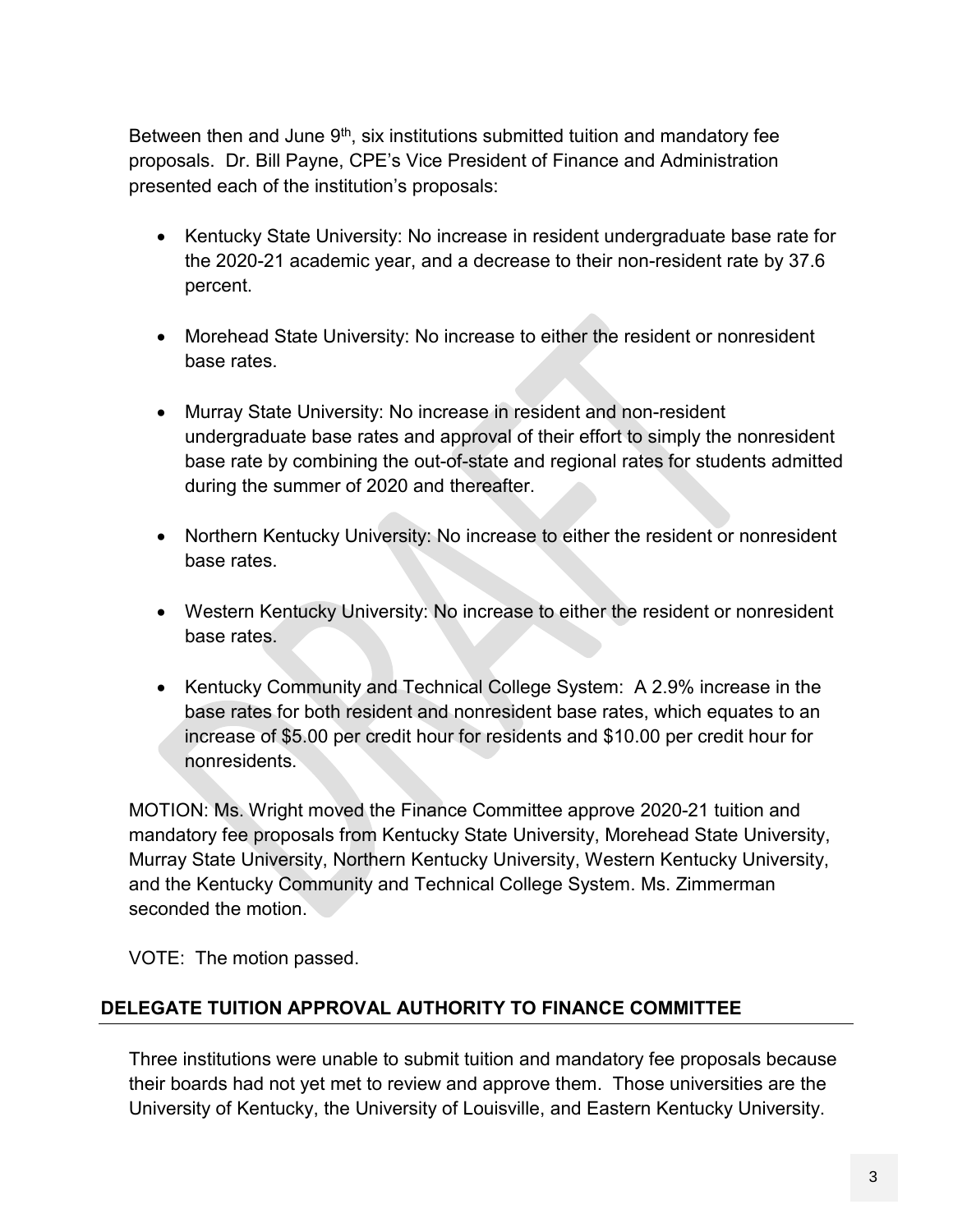Mr. Shaun McKiernan, CPE's Director of Finance and Budget suggested the Finance Committee request delegation authority from the full Council to review and finalize those rates on its behalf at a special meeting in July.

#### **UPDATE ON CARES ACT FUNDING**

Ms. Lee Nimocks, CPE's Chief of Staff and Vice President for Strategy, presented an update on the funding related to the CARES ACT and the Governor's Emergency Education Relief Fund.

The CARES Act includes more than \$30 billion for education, with at least \$13.5 billion for the nation's K-12 schools and more than \$14 billion for higher education. Funding for colleges and universities will run through the Higher Education Emergency Relief Fund. Kentucky colleges and universities that are Title IV eligible will receive a share of \$156 million based on formula established by the U.S. Department of Education (USDOE). Ninety percent (90%) of the Higher Education Emergency Relief Fund flow to campuses in two equal distributions: Emergency Cash Grants for Students and grants to help campuses respond to costs incurred due to the pandemic. Ten percent (10%) of the Higher Education Emergency Relief Fund will be directed to minority serving campuses and campuses with significant unmet need after receiving funds from other pools.

Governor's Emergency Education Relief Fund (GEERF) provides \$3 billion in flexible emergency block grants to governors to help them meet the needs of students, schools, postsecondary institutions, and other education-related organizations. The funding is being distributed to states on a formula basis: 60% based on relative share of population ages 5-24 and 40% based on relative share of population counted under Elementary and Secondary Education Act. Kentucky will receive \$44 million of the \$3 billion total. Governor Beshear determined that \$13.8 million in GEER funding will be directed to postsecondary education, under the administration of CPE.

### **FISCAL 2020-21 PERFORMANCE FUND DISTRIBUTION**

Dr. Payne presented the performance funding distribution for the 2020-21 fiscal year. The enacted budget provided an appropriation of \$14,994,800 for the Postsecondary Education Performance Fund (PEPF). Using an allocation method defined in statute, CPE staff determined that the distribution of those funds between sectors should be an \$11,679,600 allocation to the public universities and a \$3,315,200 allocation to KCTCS institutions, based on sector share of system total adjusted net General Fund appropriations.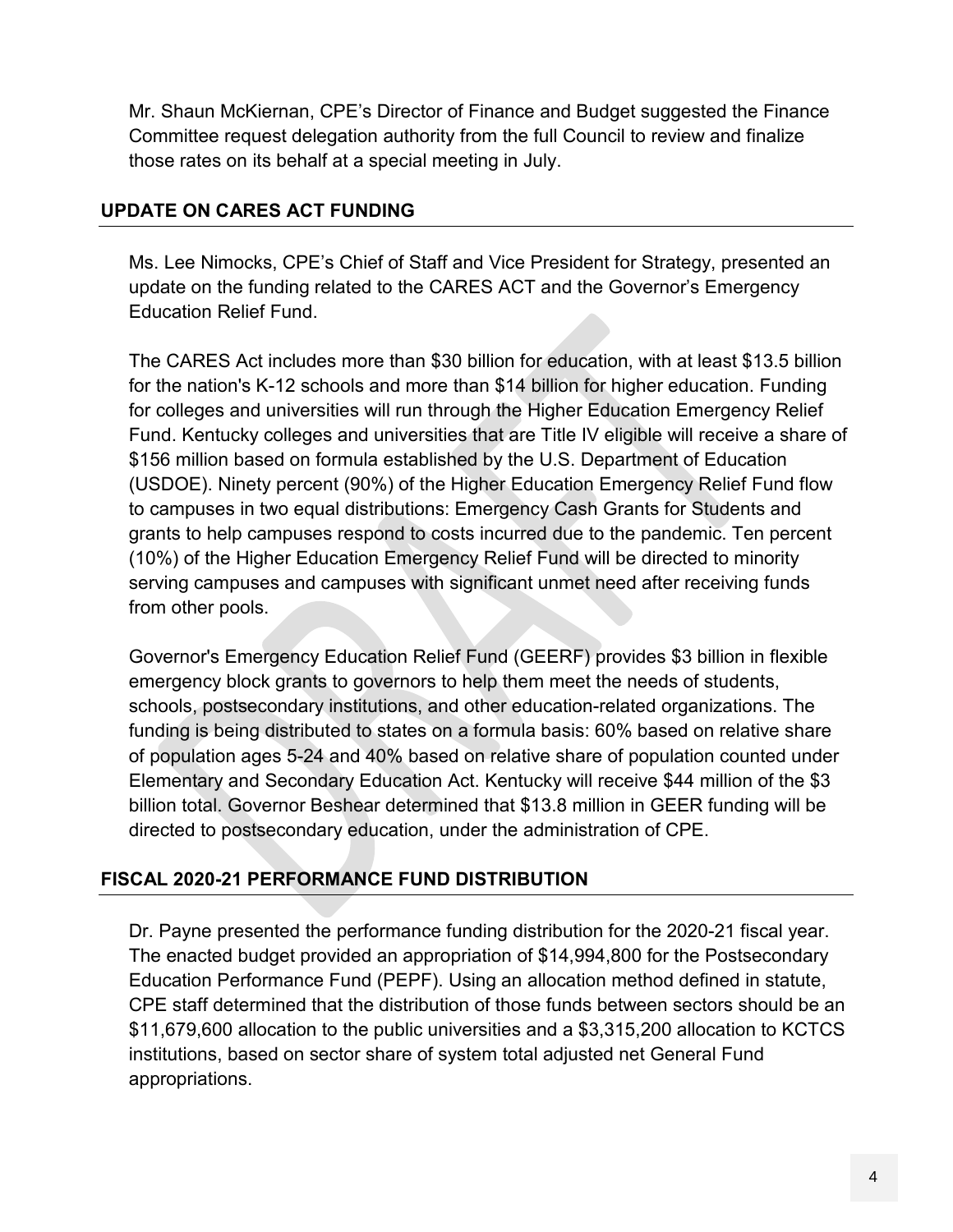Using the funding models defined in statute for each sector, CPE and KCTCS staff members determined that the distribution of 2020-21 PEPF appropriations among institutions should be as follows:

|                                    | 2020-21             |
|------------------------------------|---------------------|
| <b>Public Universities</b>         | <b>Distribution</b> |
| University of Kentucky             | \$6,621,600         |
| University of Louisville           | 2,938,900           |
| <b>Eastern Kentucky University</b> | 394,200             |
| <b>Kentucky State University</b>   | 0                   |
| <b>Morehead State University</b>   | 0                   |
| <b>Murray State University</b>     | 0                   |
| Northern Kentucky University       | 967,000             |
| <b>Western Kentucky University</b> | 757,900             |
| <b>KCTCS</b>                       | 3,315,200           |
| Total                              | \$14,994,800        |
|                                    |                     |
|                                    | 2020-21             |
| <b>KCTCS Institutions</b>          | <b>Distribution</b> |
| Ashland                            | \$0                 |
| <b>Big Sandy</b>                   | 0                   |
| <b>Bluegrass</b>                   | 611,500             |
| Elizabethtown                      | 314,200             |
| Gateway                            | 285,200             |
| Hazard                             | 0                   |
| Henderson                          | 0                   |
| Hopkinsville                       | 201,800             |
| Jefferson                          | 468,400             |
| Madisonville                       | 0                   |
| <b>Maysville</b>                   | 266,800             |
| Owensboro                          | 284,400             |
| Somerset                           | 327,400             |
| Southcentral                       | 291,900             |
| Southeast                          | 0                   |
| <b>West Kentucky</b>               | 263,600             |
| <b>KCTCS Total</b>                 | \$3,315,200         |

#### **UPDATE ON PROPOSED 2020-21 AGENCY OPERATING BUDGET**

On June 4, 2020, the Executive Committee approved the proposed 2020-21 CPE Agency Operating Budget. It is scheduled to be presented to the full Council for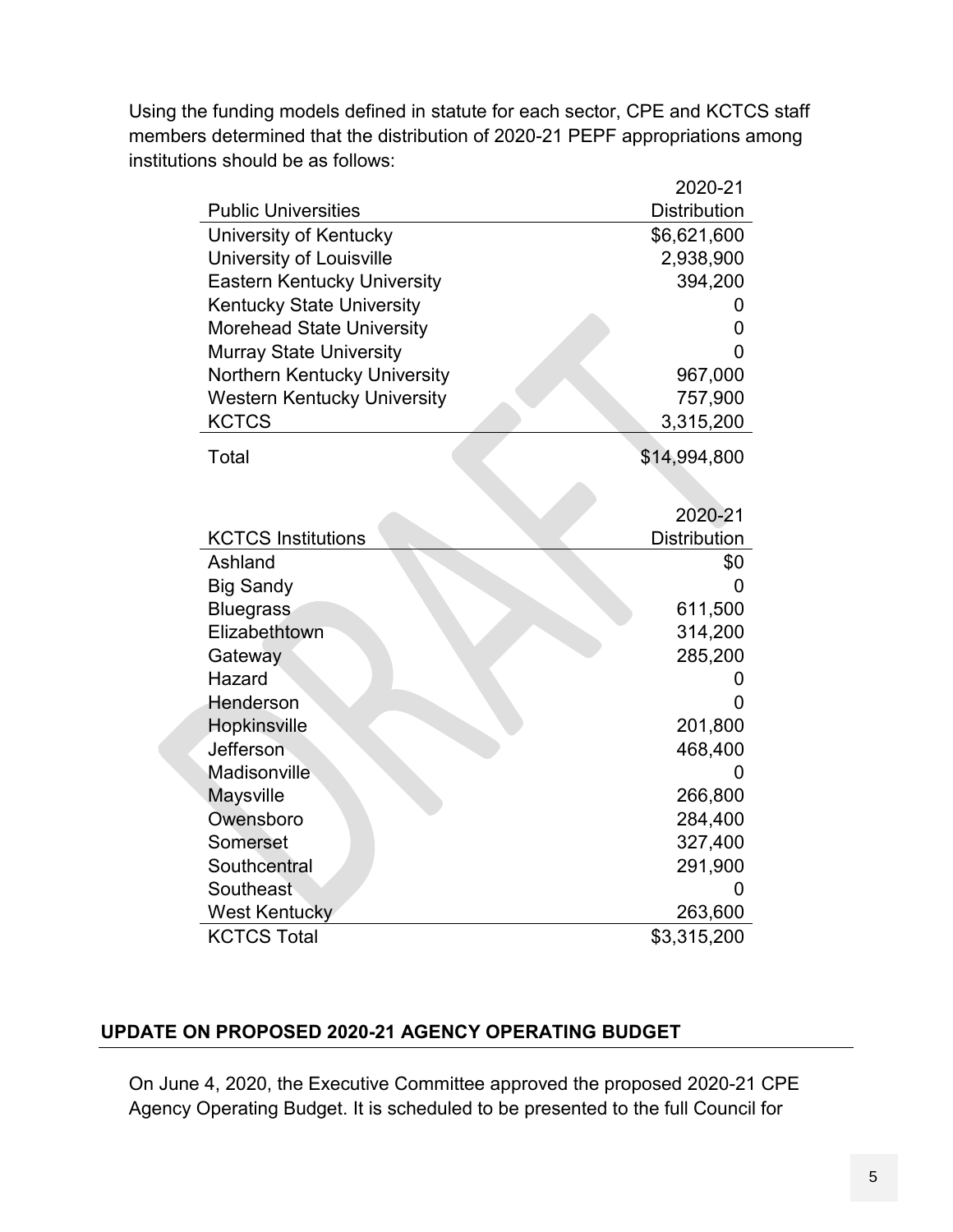approval at its June 19, 2020 meeting, and a summary was provided in the agenda materials.

#### **ADJOURNMENT**

The Finance Committee adjourned at 2:42 p.m., ET.

**MINUTES REVIEWED AND APPROVED BY THE FINANCE COMMITTEE:**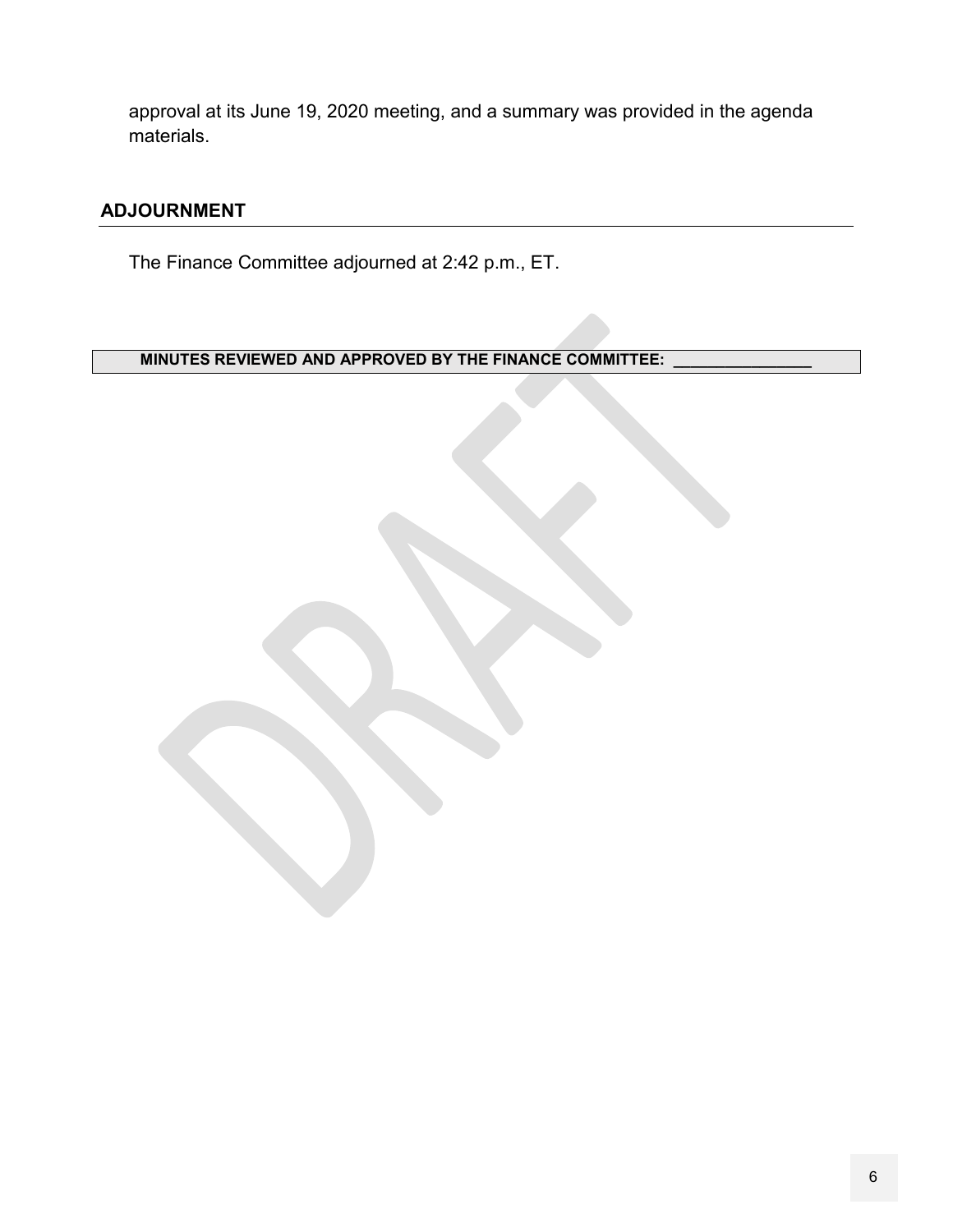- **TITLE:** 2020-21 Campus Tuition and Mandatory Fee Proposal: University of Kentucky
- **RECOMMENDATION**: Staff recommends that the Finance Committee approve the following 2020-21 tuition and mandatory fee rates for the University of Kentucky on behalf of the Council on Postsecondary Education
- **PRESENTERS:** Bill Payne, Vice President for Finance and Administration, CPE Shaun McKiernan, Director of Finance and Budget, CPE Ryan Kaffenberger, Senior Associate for Budget and Finance, CPE

### **COUNCIL DELEGATION TO THE COMMITTEE**

At its June 19, 2020 meeting, the Council delegated the final review of, and accompanying action on, this request to the Finance Committee. The Finance Committee will provide an update of the action taken at the Council's September 14- 15, 2020 meetings.

#### **SUPPORTING INFORMATION**

In early June, University of Kentucky (UK) officials submitted a tuition and fee proposal for academic year 2020-21 to the Council, along with tuition and fee revenue estimates for the current fiscal year (2019-20) and the upcoming fiscal year (2020-21). Council staff reviewed UK's proposed rates and recommend that the Finance Committee approve these rates as delegated at the Council's meeting on June 19, 2020. Upon approval by the Finance Committee, the proposed rates will establish maximum tuition and mandatory fee charges that may be assessed to students enrolling at UK during fall semester 2020, spring semester 2021, summer term 2021, and winter term 2021.

#### Tuition and Mandatory Fees

On April 24, 2020, in light of the disruption and financial uncertainties caused by the coronavirus pandemic, the Council voted to allow the postsecondary institutions the discretion to determine their own tuition and fee increases for resident undergraduate students for the upcoming academic year. This will allow each institution to submit proposals that balance the needs of students and families and the resource needs of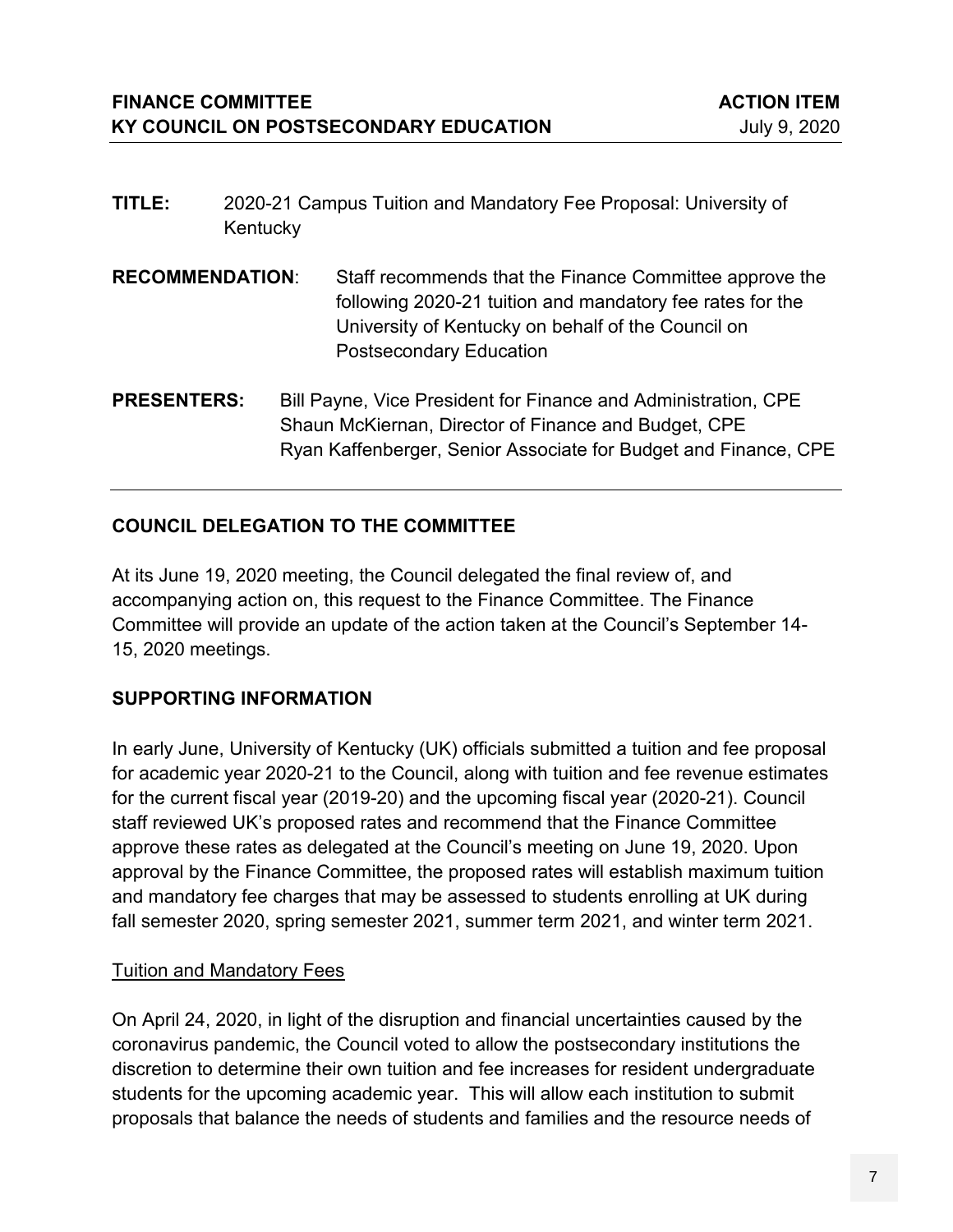the institution. As has been the case in past years, the Council voted to allow institutions to submit for approval market competitive rates for graduate and online courses.

Tuition and fee parameters apply to base rates. Base rates are defined as total tuition and fee charges minus any Special Use Fees and Asset Preservation Fees previously approved by the Council, and minus an agency bond fee at KCTCS (i.e., BuildSmart Investment Fee). Council staff deduct these fees from total tuition and fees before applying percent increase parameters, which keeps the fees at a fixed amount each year until they expire.

As can be seen in the table below, UK is proposing a \$124.<sup>00</sup>, or 1% increase, to its resident, undergraduate, tuition charges for 2020-21. UK does not currently charge a Special Use or Asset Preservation Fee.

UK's proposed tuition and fees for 2020-21 were approved by the Board of Trustees at their meeting on June 19, 2020.

| <b>Rate Category</b> | Current<br>2019-20 Base<br>Rate Charges | Proposed<br>2020-21 Base<br>Rate Charges | Dollar<br>Change | Percent<br>Change |
|----------------------|-----------------------------------------|------------------------------------------|------------------|-------------------|
| Undergraduate        |                                         |                                          |                  |                   |
| Resident             | \$12,360                                | \$12,484                                 | \$124            | $1.0\%$           |
| <b>Nonresident</b>   | \$30,680                                | \$31,294                                 | \$614            | $2.0\%$           |
| Graduate             |                                         |                                          |                  |                   |
| Resident             | \$13,404                                | \$13,538                                 | \$134            | $1.0\%$           |
| Nonresident          | \$32,564                                | \$33,216                                 | \$652            | 2.0%              |

Attachment A contains additional categories of tuition and fee charges, including proposed per-credit-hour rates for part-time resident and nonresident undergraduate students, graduate students, and online students. Staff recommends approval of these additional categories of rates as proposed by the university.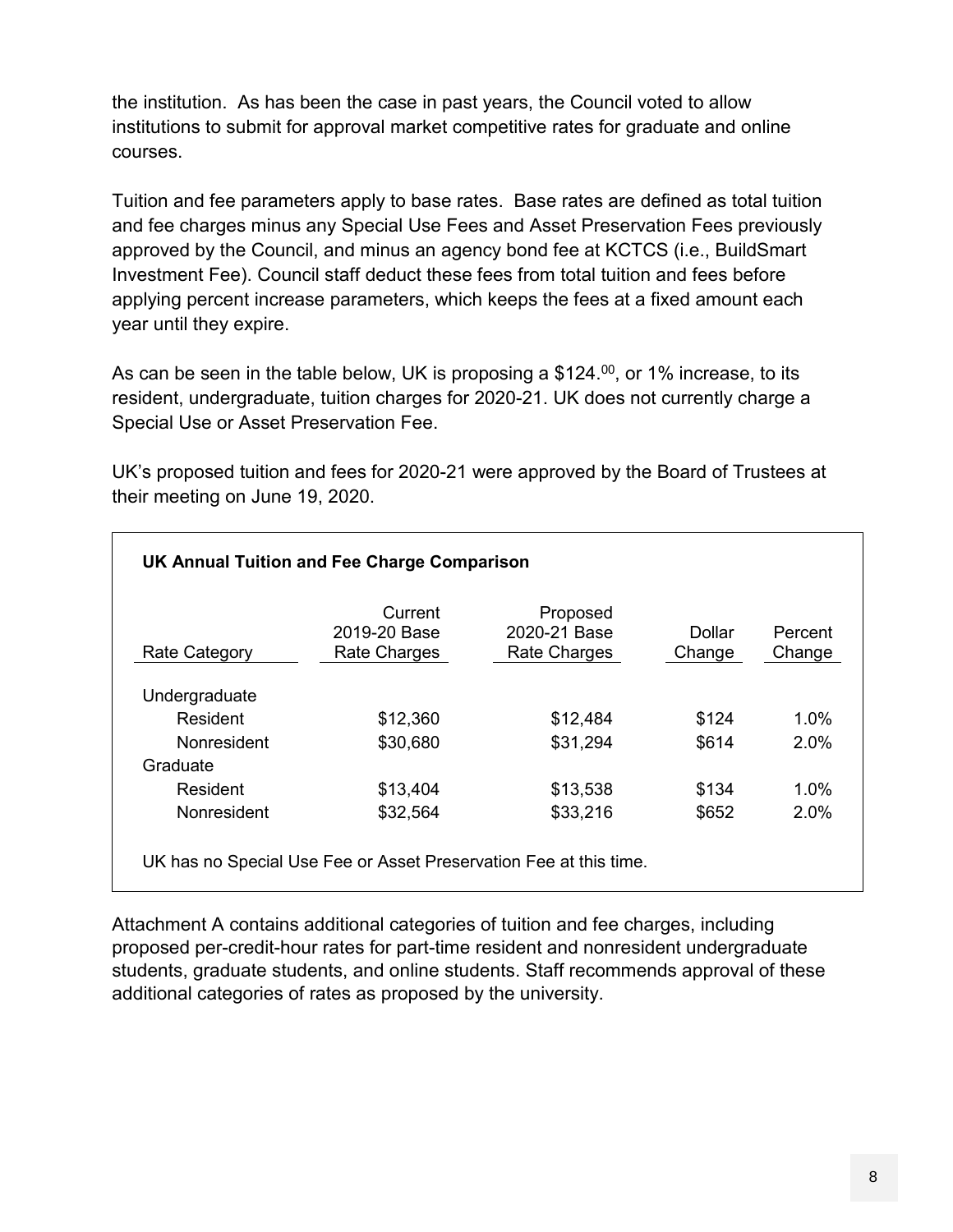#### Estimated Tuition Revenue

UK officials estimate that their proposed 2020-21 tuition and mandatory fee charges for all categories of students (i.e., every academic level, residency, and full-time or part-time status) will generate about \$526.6 million in gross tuition and fee revenue, which is \$25.8 million less than is projected for the current year (see Attachment B). UK officials estimate that the university's Education and General (E&G) fixed costs will increase by about \$16.9 million between fiscal years 2019-20 and 2020-21, which represents an increase of about 1% over current year costs.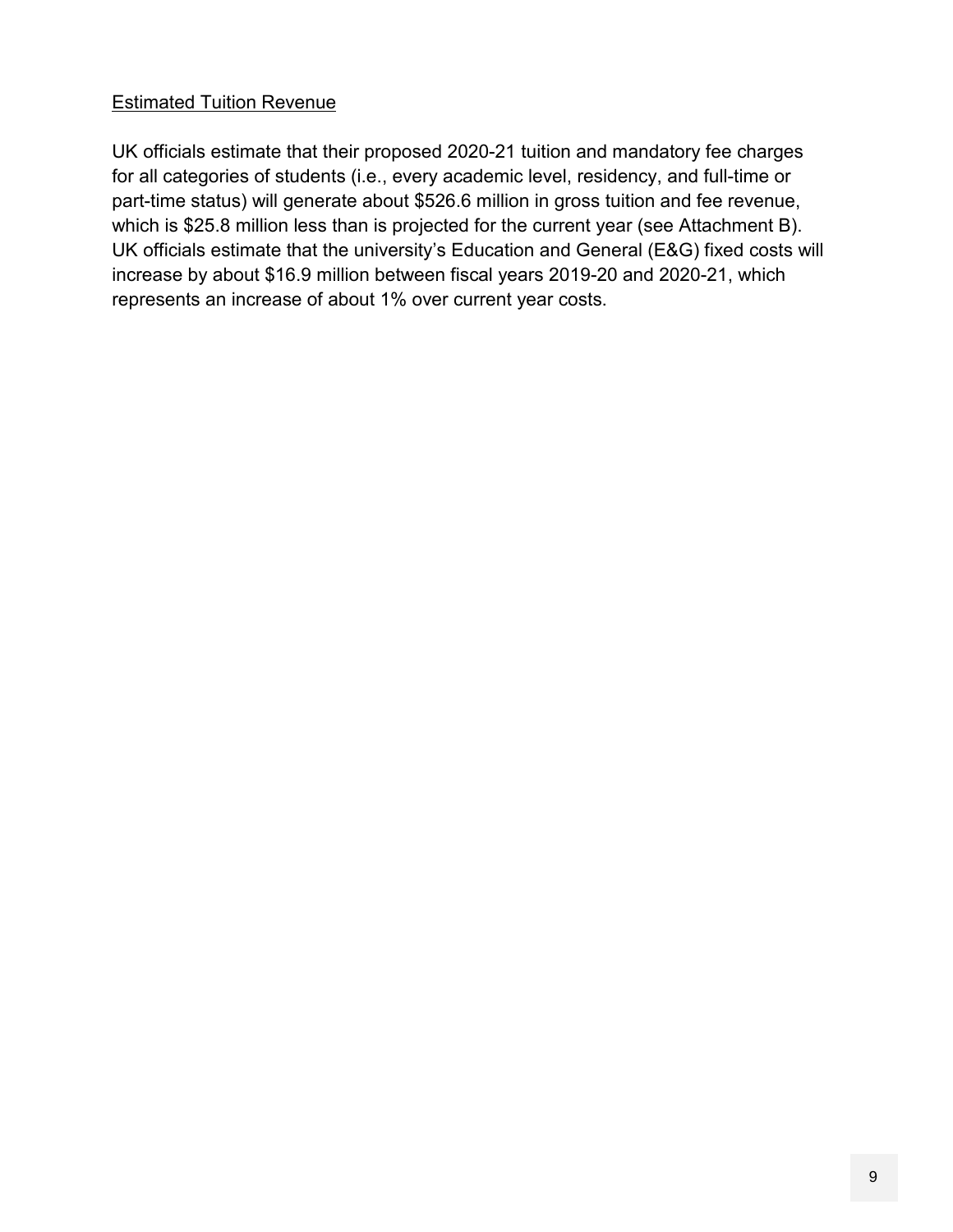#### **Proposed 2020-21 Tuition and Mandatory Fee Charges University of Kentucky**

|                                                                         | Fall           | Spring         | Annual       | Summer<br>and Winter<br>Terms | <b>Full Programs</b> |
|-------------------------------------------------------------------------|----------------|----------------|--------------|-------------------------------|----------------------|
| Category                                                                | 2020           | 2021           | 2020-21      | 2021                          |                      |
| Undergraduate                                                           |                |                |              |                               |                      |
| Resident                                                                |                |                |              |                               |                      |
| Full-time (12 credit hours and above)                                   | \$<br>6,242.00 | 6,242.00<br>\$ | \$12,484.00  |                               |                      |
| Per Credit Hour                                                         | 506.00<br>\$   | \$<br>506.00   |              | \$<br>506.00                  |                      |
| Nonresident                                                             |                |                |              |                               |                      |
| Full-time (12 credit hours and above)                                   | \$15,647.00    | \$15,647.00    | \$31,294.00  |                               |                      |
| Per Credit Hour                                                         | 1,290.00<br>\$ | 1,290.00<br>\$ |              | \$1,290.00                    |                      |
| Online (Per Credit Hour)*                                               | 607.00<br>\$   | \$<br>607.00   |              | \$<br>607.00                  |                      |
| Active Military (Per Credit Hour)                                       | \$<br>292.00   | \$<br>292.00   |              | \$<br>292.00                  |                      |
| Graduate**                                                              |                |                |              |                               |                      |
| Resident                                                                |                |                |              |                               |                      |
| Full-time                                                               | 6,769.00<br>\$ | 6,769.00<br>\$ | \$13,538.00  |                               |                      |
| Per Credit Hour                                                         | \$<br>734.00   | \$<br>734.00   |              | \$<br>734.00                  |                      |
| Nonresident                                                             |                |                |              |                               |                      |
| Full-time                                                               | \$16,608.00    | \$16,608.00    | \$33,216.00  |                               |                      |
| Per Credit Hour                                                         | 1,827.00<br>\$ | 1,827.00<br>\$ |              | \$1,827.00                    |                      |
| Master of Forensic Toxicology and Analytical Genetics (Per Credit Hour) |                |                |              |                               |                      |
| <b>Resident and Nonresident</b>                                         | \$<br>981.00   | \$<br>981.00   |              | \$<br>981.00                  |                      |
| Master of Science in Finance (Per Credit Hour)                          |                |                |              |                               |                      |
| Resident                                                                | \$<br>924.00   | 924.00<br>\$   |              | 924.00<br>\$                  |                      |
| Nonresident                                                             | \$<br>1,295.00 | \$<br>1,295.00 |              | \$1,295.00                    |                      |
| Master or Graduate Certificate, Health Professional                     |                |                |              |                               |                      |
| Resident                                                                |                |                |              |                               |                      |
| Full-time                                                               | \$<br>7,295.00 | 7,295.00<br>\$ | \$14,590.00  |                               |                      |
| Per Credit Hour                                                         | \$<br>792.00   | \$<br>792.00   |              | \$<br>792.00                  |                      |
| Nonresident                                                             |                |                |              |                               |                      |
| Full-time                                                               | \$17,219.00    | \$17,219.00    | \$ 34,438.00 |                               |                      |
| Per Credit Hour                                                         | 1,895.00<br>\$ | \$<br>1,895.00 |              | \$1,895.00                    |                      |
| Master or Graduate Certificate, Professional                            |                |                |              |                               |                      |
| Resident                                                                |                |                |              |                               |                      |
| Full-time                                                               | 7,099.00<br>\$ | \$<br>7,099.00 | \$14,198.00  |                               |                      |
| Per Credit Hour                                                         | 770.00<br>\$   | \$<br>770.00   |              | 770.00<br>\$                  |                      |
| Nonresident                                                             |                |                |              |                               |                      |
| Full-time                                                               | \$16,993.00    | \$16,993.00    | \$33,986.00  |                               |                      |
| Per Credit Hour                                                         | \$<br>1,870.00 | \$<br>1,870.00 |              | \$1,870.00                    |                      |
| <b>Professional Practice Doctoral</b>                                   |                |                |              |                               |                      |
| Resident                                                                |                |                |              |                               |                      |
| Full-time                                                               | \$<br>8,841.00 | \$8,841.00     | \$17,682.00  |                               |                      |
| Per Credit Hour                                                         | 964.00<br>\$   | \$<br>964.00   |              | \$<br>964.00                  |                      |
| Nonresident                                                             |                |                |              |                               |                      |
| Full-time                                                               | \$22,970.00    | \$22,970.00    | \$45,940.00  |                               |                      |
| Per Credit Hour                                                         | \$2,534.00     | \$2,534.00     |              | \$2,534.00                    |                      |
| Dentistry                                                               |                |                |              |                               |                      |
| Resident                                                                |                |                | \$35,582.00  |                               |                      |
| Nonresident                                                             |                |                | \$76,684.00  |                               |                      |
| Reduced Curriculum load                                                 |                |                |              |                               |                      |
| Resident                                                                |                |                | \$18,553.00  |                               |                      |
| Nonresident                                                             |                |                | \$39,104.00  |                               |                      |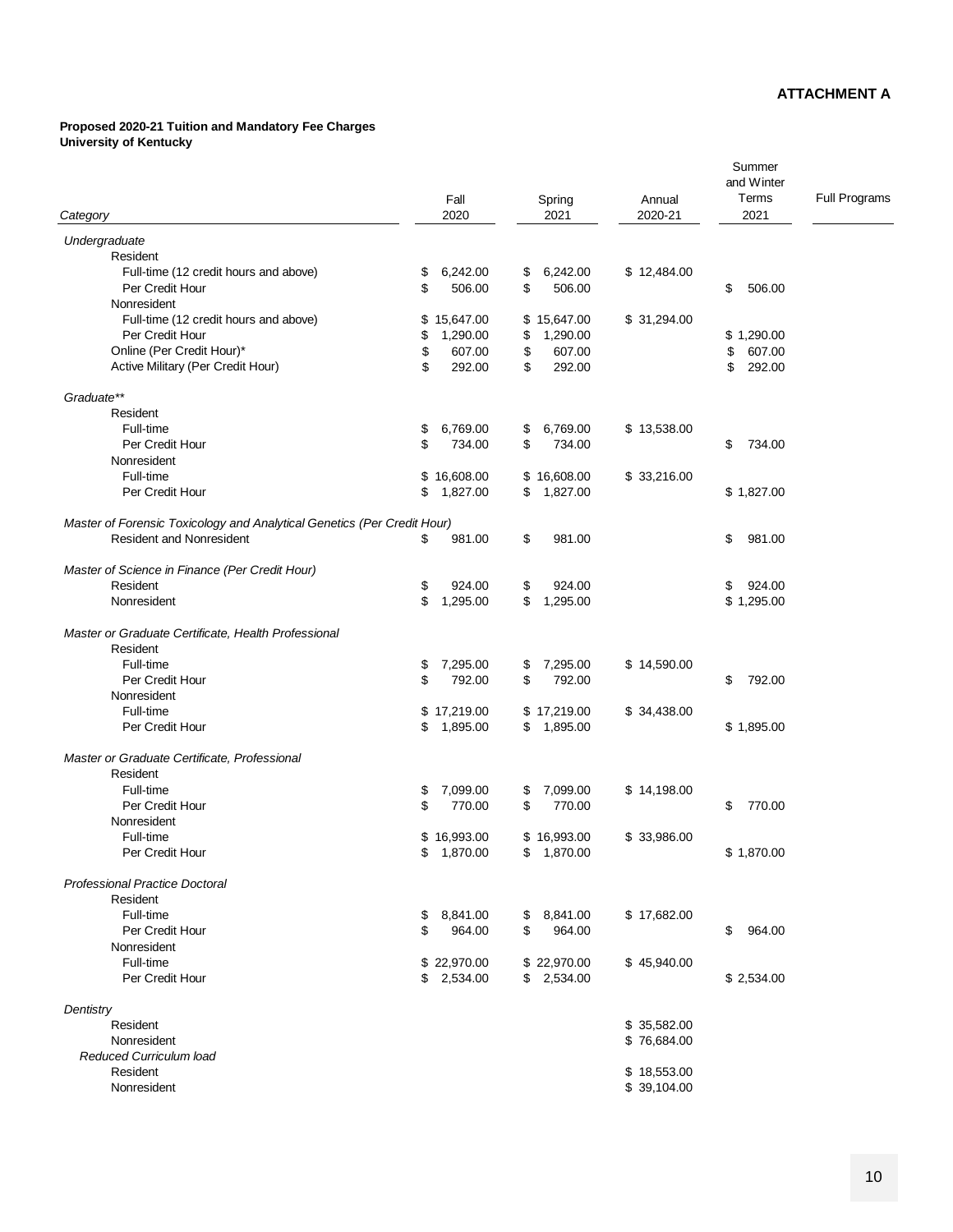#### **Proposed 2020-21 Tuition and Mandatory Fee Charges University of Kentucky**

|                                        |      |        |              | Summer     |                      |
|----------------------------------------|------|--------|--------------|------------|----------------------|
|                                        |      |        |              | and Winter |                      |
|                                        | Fall | Spring | Annual       | Terms      | <b>Full Programs</b> |
| Category                               | 2020 | 2021   | 2020-21      | 2021       |                      |
| Doctor of Pharmacy                     |      |        |              |            |                      |
| Resident                               |      |        | \$28,662.00  |            |                      |
| Nonresident                            |      |        | \$53,686.00  |            |                      |
| Reduced curriculum load                |      |        |              |            |                      |
| Resident                               |      |        | \$15,073.00  |            |                      |
| Non-Resident                           |      |        | \$ 27,605.00 |            |                      |
| Doctorate of Physical Therapy          |      |        |              |            |                      |
| Resident                               |      |        | \$21,984.00  |            |                      |
| Nonresident                            |      |        | \$45,060.00  |            |                      |
| Reduced curriculum load                |      |        |              |            |                      |
| Resident                               |      |        | \$9,708.00   |            |                      |
| Non-Resident                           |      |        | \$18,939.00  |            |                      |
| Law                                    |      |        |              |            |                      |
| Resident                               |      |        | \$24,969.00  |            |                      |
| Nonresident                            |      |        | \$51,360.00  |            |                      |
| Reduced curriculum load                |      |        |              |            |                      |
| Resident                               |      |        | \$13,246.50  |            |                      |
| Non-Resident                           |      |        | \$26,442.00  |            |                      |
| Medicine                               |      |        |              |            |                      |
| Students - entering class of fall 2016 |      |        |              |            |                      |
| Resident                               |      |        | \$ 37,716.00 |            |                      |
| Nonresident                            |      |        | \$65,861.00  |            |                      |
| Students - entering class of fall 2017 |      |        |              |            |                      |
| Resident                               |      |        | \$38,472.00  |            |                      |
| Nonresident                            |      |        | \$68,000.00  |            |                      |
| Students - entering class of fall 2018 |      |        |              |            |                      |
| Resident                               |      |        | \$38,920.00  |            |                      |
| Nonresident                            |      |        | \$69,648.00  |            |                      |
| Students - entering class of fall 2019 |      |        |              |            |                      |
| Resident                               |      |        | \$40,042.00  |            |                      |
| Nonresident                            |      |        | \$72,373.00  |            |                      |
| Students - entering class of fall 2020 |      |        |              |            |                      |
| Resident                               |      |        | \$40,462.00  |            |                      |
| Nonresident                            |      |        | \$73,854.00  |            |                      |
| <b>Reduced Curriculum load</b>         |      |        |              |            |                      |
| Resident                               |      |        | \$20,993.00  |            |                      |
| Nonresident                            |      |        | \$ 37,689.00 |            |                      |
| Master of Science in Accounting        |      |        |              |            |                      |
| Resident                               |      |        | \$22,757.00  |            |                      |
| Nonresident                            |      |        | \$31,130.00  |            |                      |
| <b>Reduced Curriculum load</b>         |      |        |              |            |                      |
| Resident                               |      |        | \$8,602.00   |            |                      |
| Nonresident                            |      |        | \$11,393.00  |            |                      |
|                                        |      |        |              |            |                      |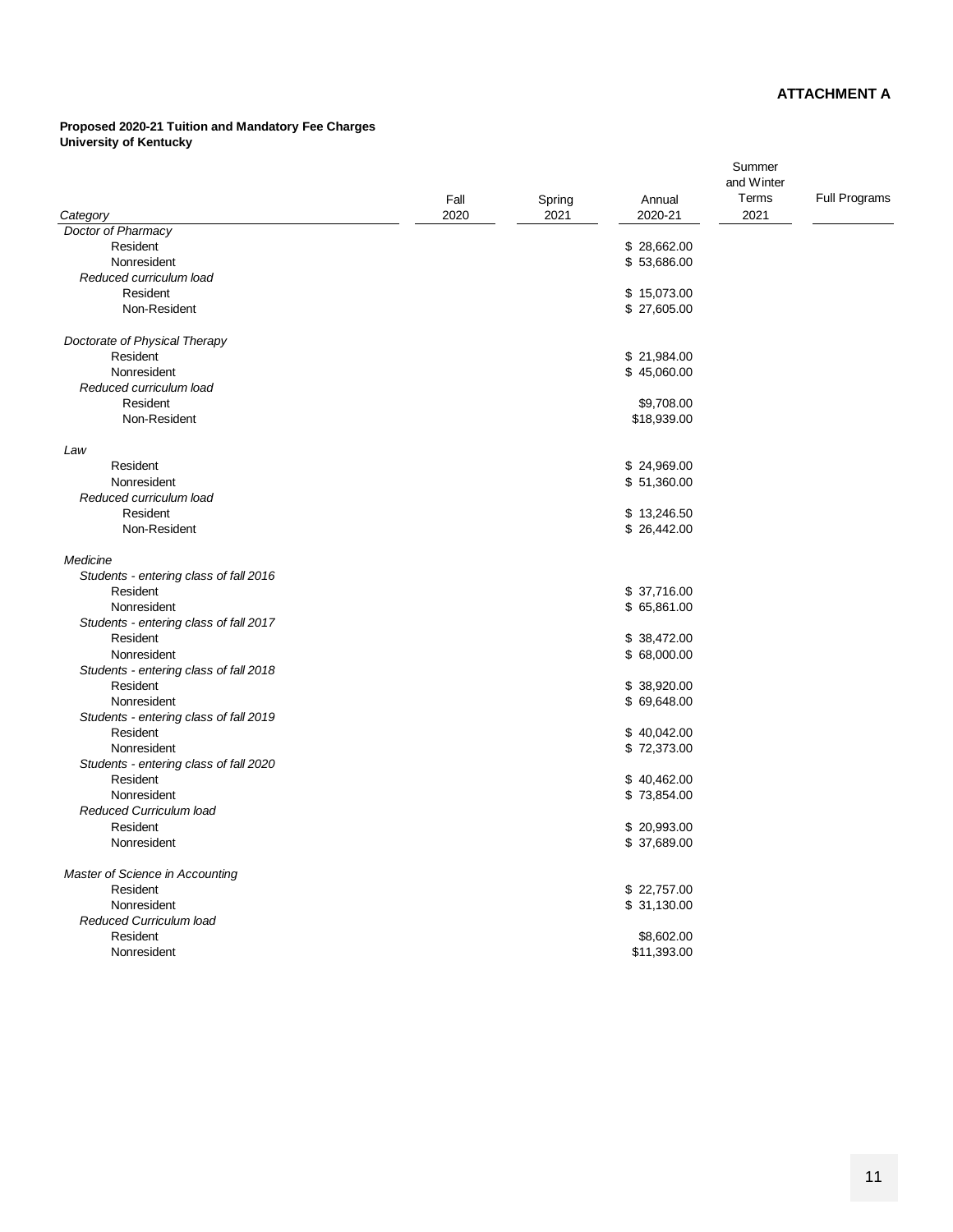#### **Proposed 2020-21 Tuition and Mandatory Fee Charges University of Kentucky**

|                                                           |      |        |         | Summer<br>and Winter |               |
|-----------------------------------------------------------|------|--------|---------|----------------------|---------------|
|                                                           | Fall | Spring | Annual  | Terms                | Full Programs |
| Category                                                  | 2020 | 2021   | 2020-21 | 2021                 |               |
| Master of Business Administration (MBA)                   |      |        |         |                      |               |
| One-Year, Full-Time                                       |      |        |         |                      |               |
| Resident                                                  |      |        |         |                      | \$35,788.00   |
| Nonresident                                               |      |        |         |                      | \$42,322.00   |
| Professional Evening Two-Years (full-time)                |      |        |         |                      |               |
| Students - entering classes of Fall 2019                  |      |        |         |                      |               |
| Resident                                                  |      |        |         |                      | \$36,537.00   |
| Nonresident                                               |      |        |         |                      | \$42,605.00   |
| Students - entering classes of Fall 2020                  |      |        |         |                      |               |
| Resident                                                  |      |        |         |                      | \$36,913.00   |
| Nonresident                                               |      |        |         |                      | \$43,439.00   |
| Professional Evening Three-Years (part-time)              |      |        |         |                      |               |
| Students - entering classes of Fall 2018                  |      |        |         |                      |               |
| Resident                                                  |      |        |         |                      | \$34,416.00   |
| Nonresident                                               |      |        |         |                      | \$39,935.00   |
| Students - entering classes of Fall 2019                  |      |        |         |                      |               |
| Resident                                                  |      |        |         |                      | \$35,889.00   |
| Nonresident                                               |      |        |         |                      | \$41,957.00   |
| Students - entering classes of Fall 2020                  |      |        |         |                      |               |
| Resident                                                  |      |        |         |                      | \$36,265.00   |
| Nonresident                                               |      |        |         |                      | \$42,792.00   |
| UK-UofL Joint Executive Master in Business Administration |      |        |         |                      | \$67,500.00   |

\*Undergraduate courses offered fully online (i.e., Internet, web-based) are assessed using the Undergraduate Online Learning Rate. These courses are assessed tuition and mandatory fees per credit hour, separate and in addition to tuition and mandatory fees for any other courses.

\*\*For graduate and professional programs, students enrolled exclusively in online courses (i.e., Internet, web-based) are assessed using the applicable resident tuition rate regardless of residency status.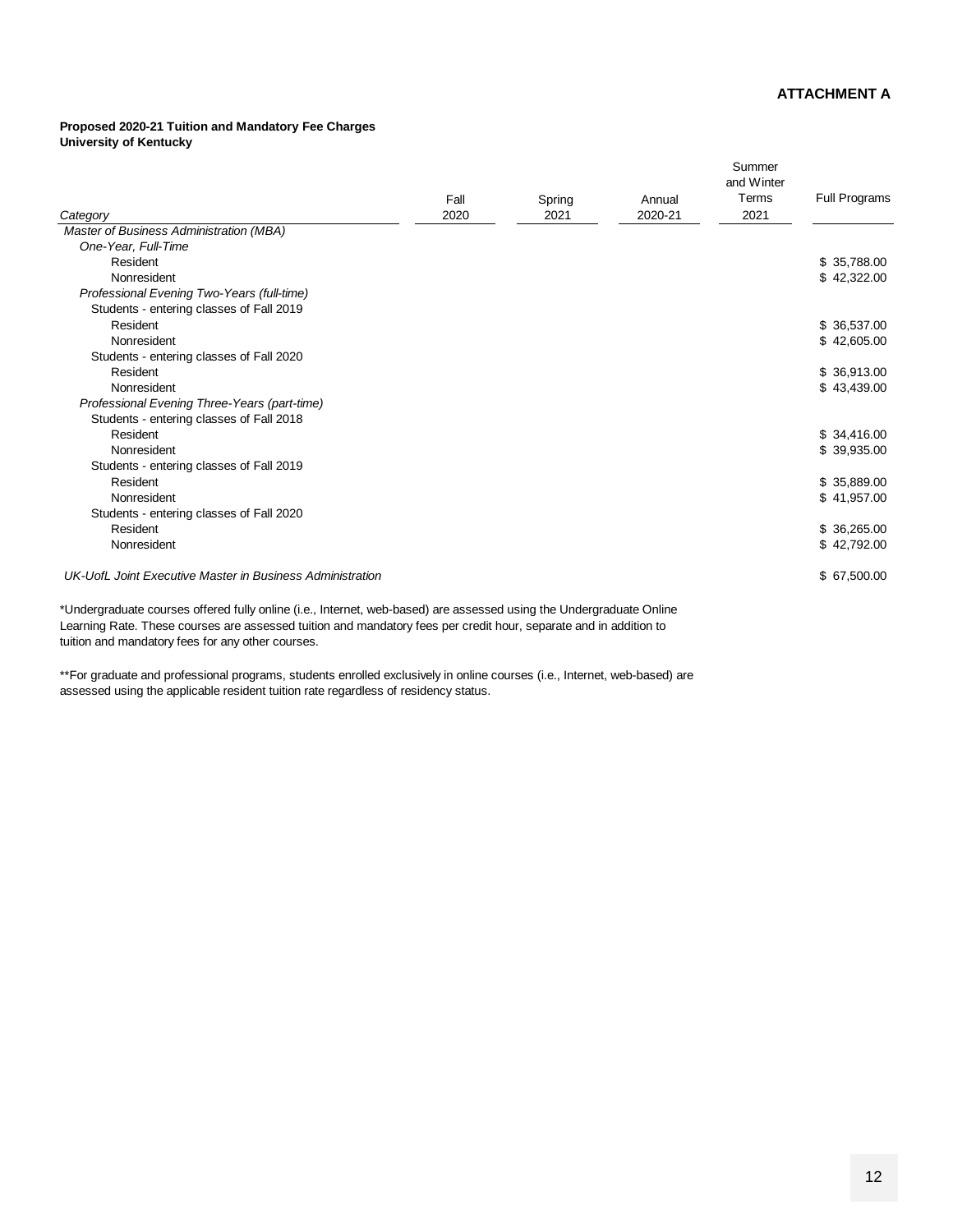|                           | Estimated         | Estimated         |
|---------------------------|-------------------|-------------------|
| Category                  | 2019-20           | 2020-21           |
| Undergraduate             |                   |                   |
| Resident                  | \$<br>157,862,700 | \$<br>148,196,000 |
| Nonresident               | 177,475,800       | 169,023,800       |
| Online                    | 37,791,300        | 25,250,000        |
| <b>Mandatory Fees</b>     | 27,555,400        | 25,625,500        |
| Graduate                  |                   |                   |
| Resident                  | 30,166,200        | 30,467,800        |
| Nonresident               | 47,656,200        | 48,609,300        |
| Online*                   |                   |                   |
| <b>Mandatory Fees</b>     | 3,864,300         | 3,864,300         |
| <b>First-Professional</b> |                   |                   |
| Resident                  | 42,409,800        | 45,629,300        |
| Nonresident               | 24,881,800        | 27,004,300        |
| <b>Mandatory Fees</b>     | 2,720,300         | 2,899,200         |
| Total                     | 552,383,800       | 526,569,500<br>\$ |

### **Estimated 2020-21 Gross Tuition and Mandatory Fee Revenue University of Kentucky**

\*Tuition revenue from online graduate course offerings is not separately recorded. Graduate students enrolled in only online courses are assessed the Kentucky resident rate regardless of residency status.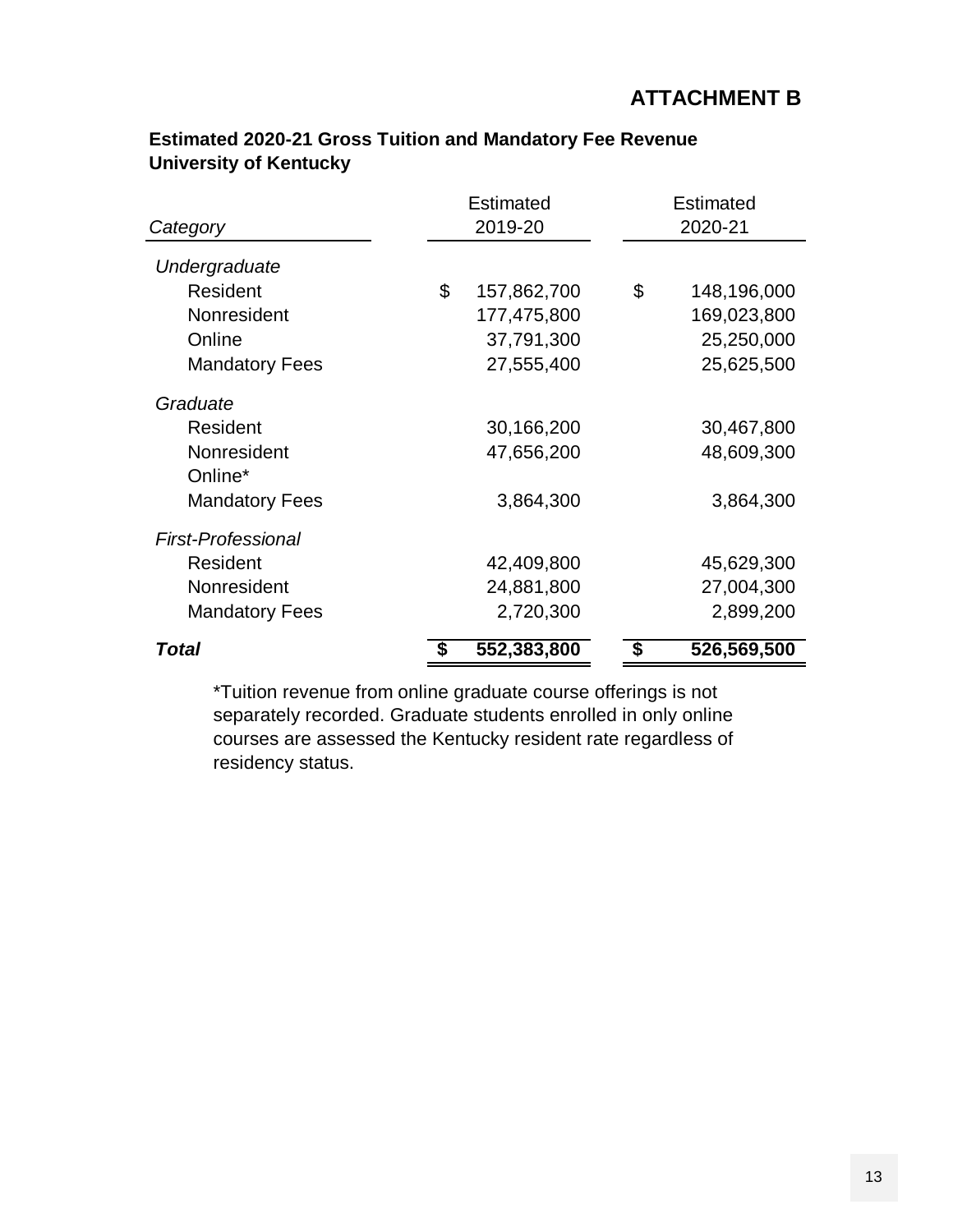- **TITLE:** 2020-21 Tuition and Mandatory Fee Recommendation, University of Louisville
- **RECOMMENDATION**: Staff recommends that the Finance Committee approve the following 2020-21 tuition and mandatory fee rates for the University of Louisville on behalf of the Council on Postsecondary Education.
- **PRESENTERS:** Bill Payne, Vice President for Finance and Administration, CPE Shaun McKiernan, Director of Finance and Budget, CPE Ryan Kaffenberger, Senior Associate for Budget and Finance, CPE

### **COUNCIL DELEGATION TO THE COMMITTEE**

At its June 19, 2020 meeting, the Council delegated the final review of, and accompanying action on, this request to the Finance Committee. The Finance Committee will provide an update of the action taken at the Council's September 14- 15, 2020 meetings.

#### **SUPPORTING INFORMATION**

In late June, University of Louisville (UofL) officials submitted a tuition and fee proposal for academic year 2020-21 to the Council, along with tuition and fee revenue estimates for the current fiscal year (2019-20) and the upcoming fiscal year (2020-21). Council staff reviewed UofL's proposed rates and recommend that the Finance Committee approve these rates as delegated by the full Council at its meeting on June 19, 2020. Upon approval by the Finance Committee, the proposed rates will establish maximum tuition and mandatory fee charges that may be assessed to students enrolling at UofL during fall 2020, spring 2021, and summer 2021 terms.

#### **Tuition and Mandatory Fees**

On April 24, 2020, in light of the disruption and financial uncertainties caused by the coronavirus pandemic, the Council voted to allow the postsecondary institutions the discretion to determine their own tuition and fee increases for resident undergraduate students for the upcoming academic year. This will allow each institution to submit proposals that balance the needs of students and families and the resource needs of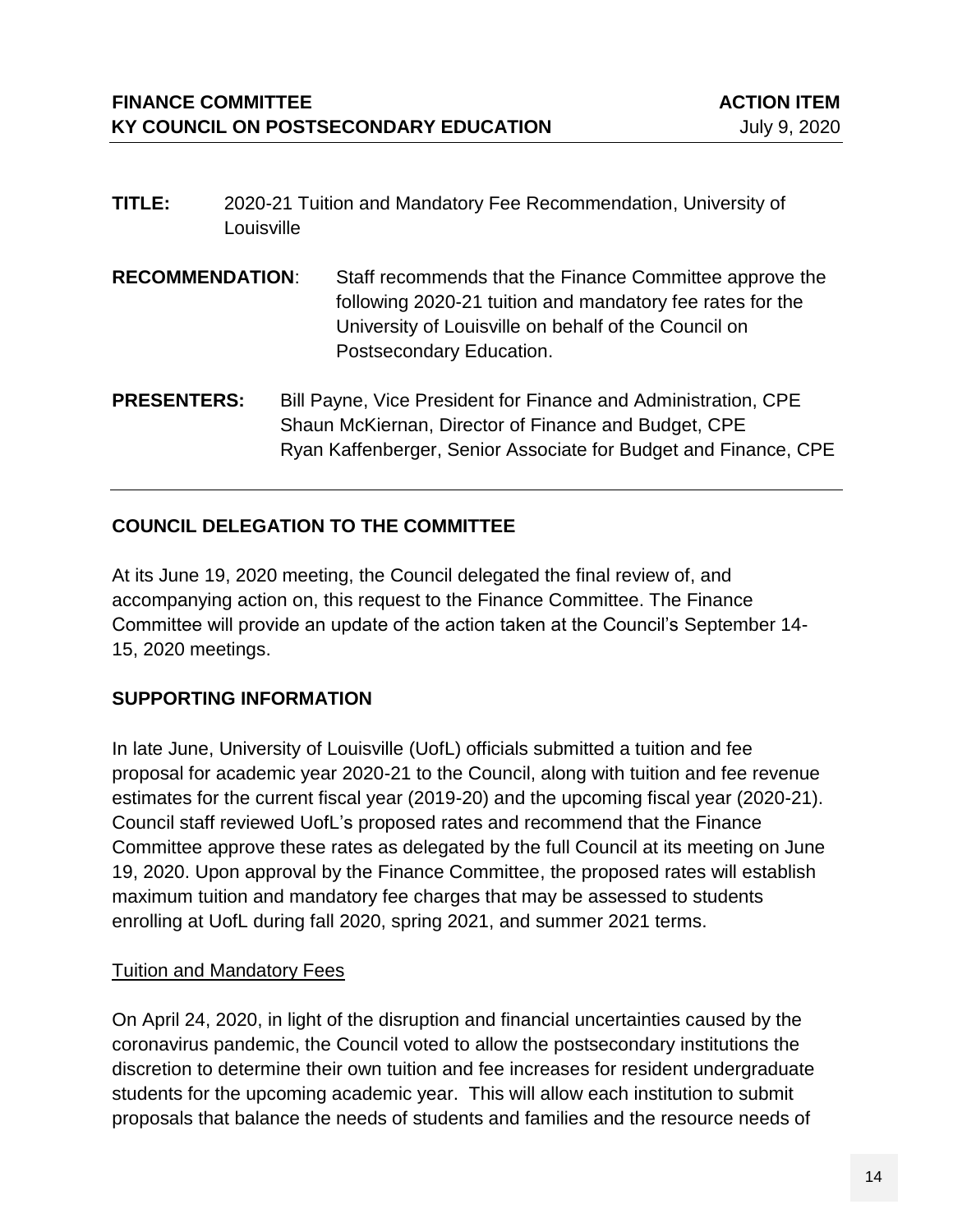the institution. As has been the case in past years, the Council voted to allow institutions to submit for approval market competitive rates for graduate and online courses.

Tuition and fee parameters apply to base rates. Base rates are defined as total tuition and fee charges minus any Special Use Fees and Asset Preservation Fees previously approved by the Council, and minus an agency bond fee at KCTCS (i.e., BuildSmart Investment Fee). Council staff deduct these fees from total tuition and fees before applying percent increase parameters, which keeps the fees at a fixed amount each year until they expire.

As can be seen in the following table, UofL is proposing a \$234.<sup>00</sup>, or 2.0% increase to its resident undergraduate base rate for 2020-21. UofL's total tuition and fee charges include an existing Special Use Fee of \$98. $^{00}$  per semester or \$196. $^{00}$  per year for fulltime students.

Not immediately evident from the table are several significant structural changes that UofL made to its undergraduate and graduate tuition pricing. These changes will lower total tuition costs for some students and encourage all to take more credit hours each semester, helping them graduate sooner and with less student debt. The changes include:

- Eliminating the online price differential. Tuition rates for online credit hours had been different than the rates for in-person classes for many years. With this change, all undergraduate and graduate students who are not enrolled in online only programs will pay the same tuition rate for in-person and online courses based on their residency and degree type.
- Eliminating the tuition charge for online courses above load (for students who are not enrolled in online only programs). This significant change removes a longstanding practice that assessed tuition charges for each enrolled online credit hour without limit. Undergraduate and graduate students will now only pay tuition up to 12 and 9 credit hours, respectively, for any combination of inperson and online courses.
- The combination of these two significant pricing changes will result in many students paying less tuition in AY 2020-21 than in AY 2019-20 even with the tuition rate increases, particularly for full-time resident students enrolled in some combination of online and in-person courses.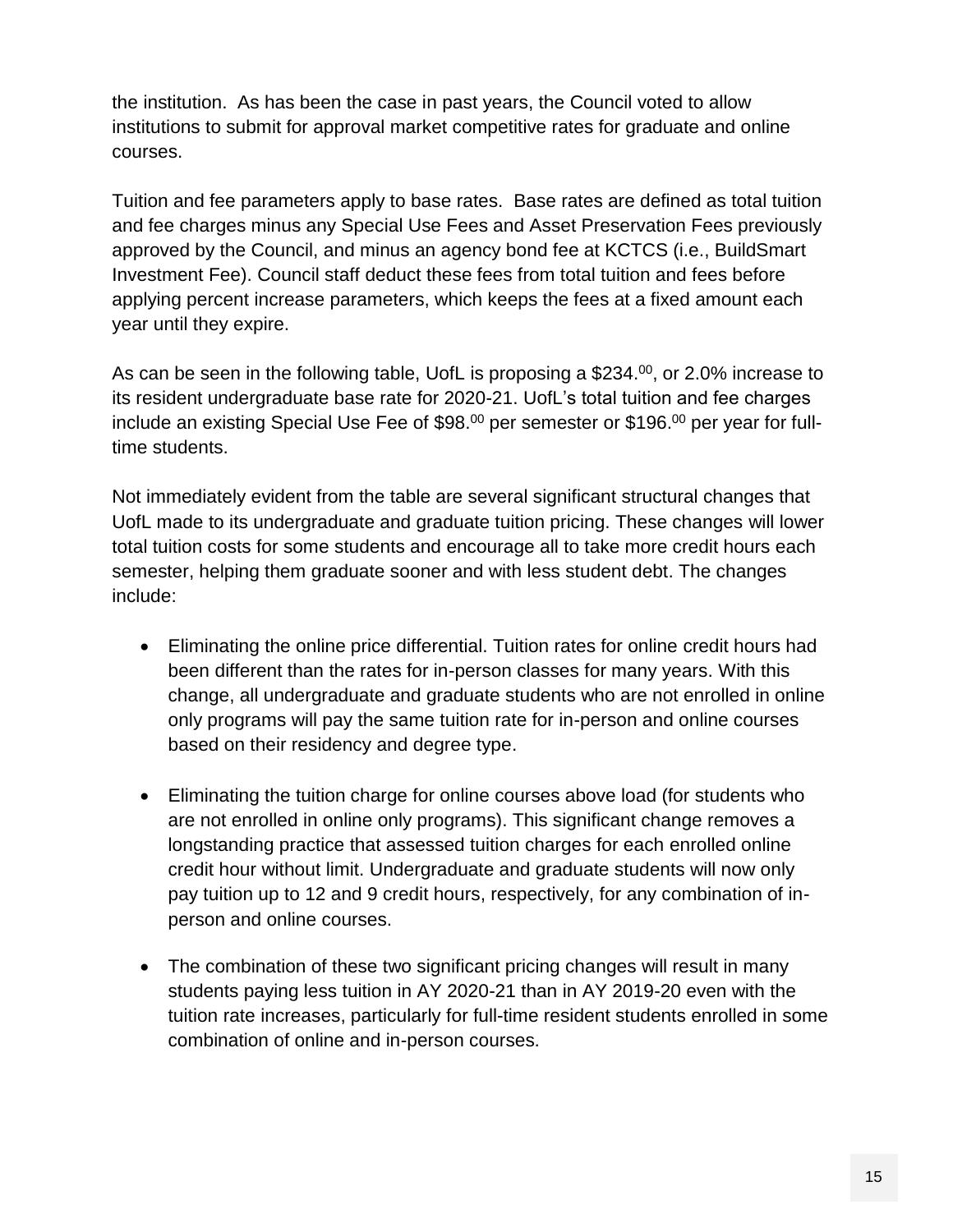UofL's Board of Trustees approved the university's 2020-21 tuition and fee charges at its June 25, 2020 meeting.

| Rate Category                                        | Current<br>2019-20 Base<br>Rate Charges                              | Proposed<br>2020-21 Base<br>Rate Charges | Dollar<br>Change | Percent<br>Change                         |
|------------------------------------------------------|----------------------------------------------------------------------|------------------------------------------|------------------|-------------------------------------------|
| Undergraduate                                        |                                                                      |                                          |                  |                                           |
| Resident                                             | \$11,732                                                             | \$11,966                                 | \$234            | 2.0%                                      |
| Nonresident                                          | \$27,758                                                             | \$28,312                                 | \$554            | 2.0%                                      |
| Graduate                                             |                                                                      |                                          |                  |                                           |
|                                                      | \$13,000                                                             | \$13,260                                 | \$260            | 2.0%                                      |
| Resident                                             |                                                                      |                                          |                  |                                           |
| Nonresident                                          | \$27,114<br>UofL Annual Tuition and Fee Charge Comparison<br>Current | \$27,374<br>Proposed                     | \$260            |                                           |
|                                                      | 2019-20<br><b>Tuition &amp; Fee</b>                                  | 2020-21<br>Tuition & Fee                 | <b>Dollar</b>    |                                           |
|                                                      | Charges                                                              | Charges                                  | Change           |                                           |
|                                                      |                                                                      |                                          |                  |                                           |
| Resident                                             | \$11,928                                                             | \$12,162                                 | \$234            |                                           |
| <b>Rate Category</b><br>Undergraduate<br>Nonresident | \$27,954                                                             | \$28,508                                 | \$554            | 1.0%<br>Percent<br>Change<br>2.0%<br>2.0% |
| Graduate                                             |                                                                      |                                          |                  |                                           |
| Resident                                             | \$13,196                                                             | \$13,456                                 | \$260            | 2.0%                                      |

Attachment A contains additional categories of tuition and fee charges, including proposed per-credit-hour rates for part-time resident and nonresident undergraduate students, graduate students, and online students. Staff recommends approval of these additional categories of rates as proposed by the university.

#### **Estimated Tuition Revenue**

UofL officials estimate that their proposed 2020-21 tuition and mandatory fee charges for all categories of students (i.e., every academic level, residency, and full-time or part-time status) will generate about \$317.1 million in gross tuition and fee revenue,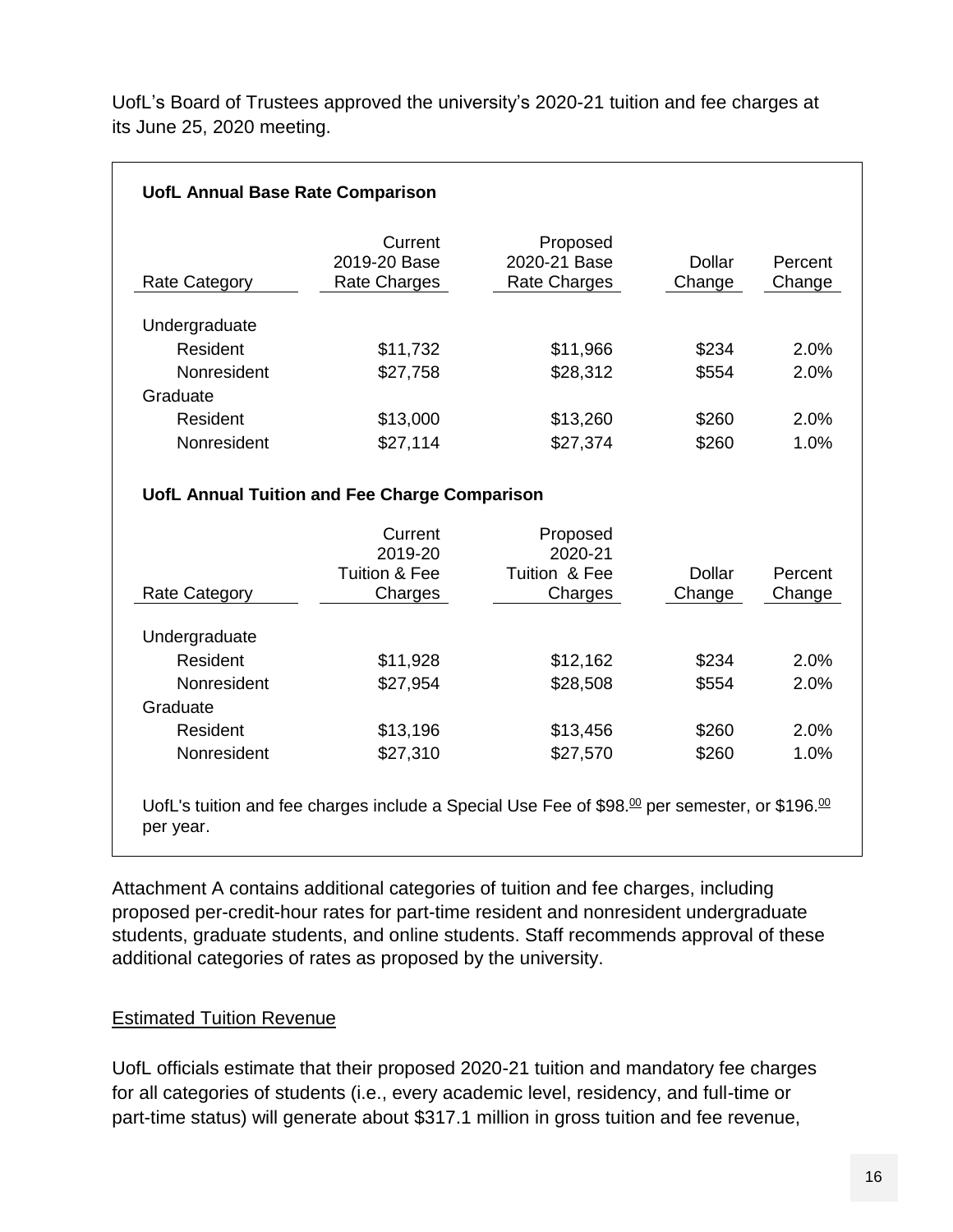which is \$3.7 million more than is projected for the current year (see Attachment B). The increase reflects continued strong demand in medical and dental school enrollment coupled with minimal tuition rate increases. Graduate enrollment is expected to modestly increase which helps support overall tuition revenue growth. Undergraduate tuition revenue, primarily due to the significant price restructuring, is expected to decrease year-over-year.

UofL officials estimate that the university's Education and General (E&G) fixed costs will increase by about \$11.5 million between fiscal years 2019-20 and 2020-21, which represents an increase of about 2% over current year costs.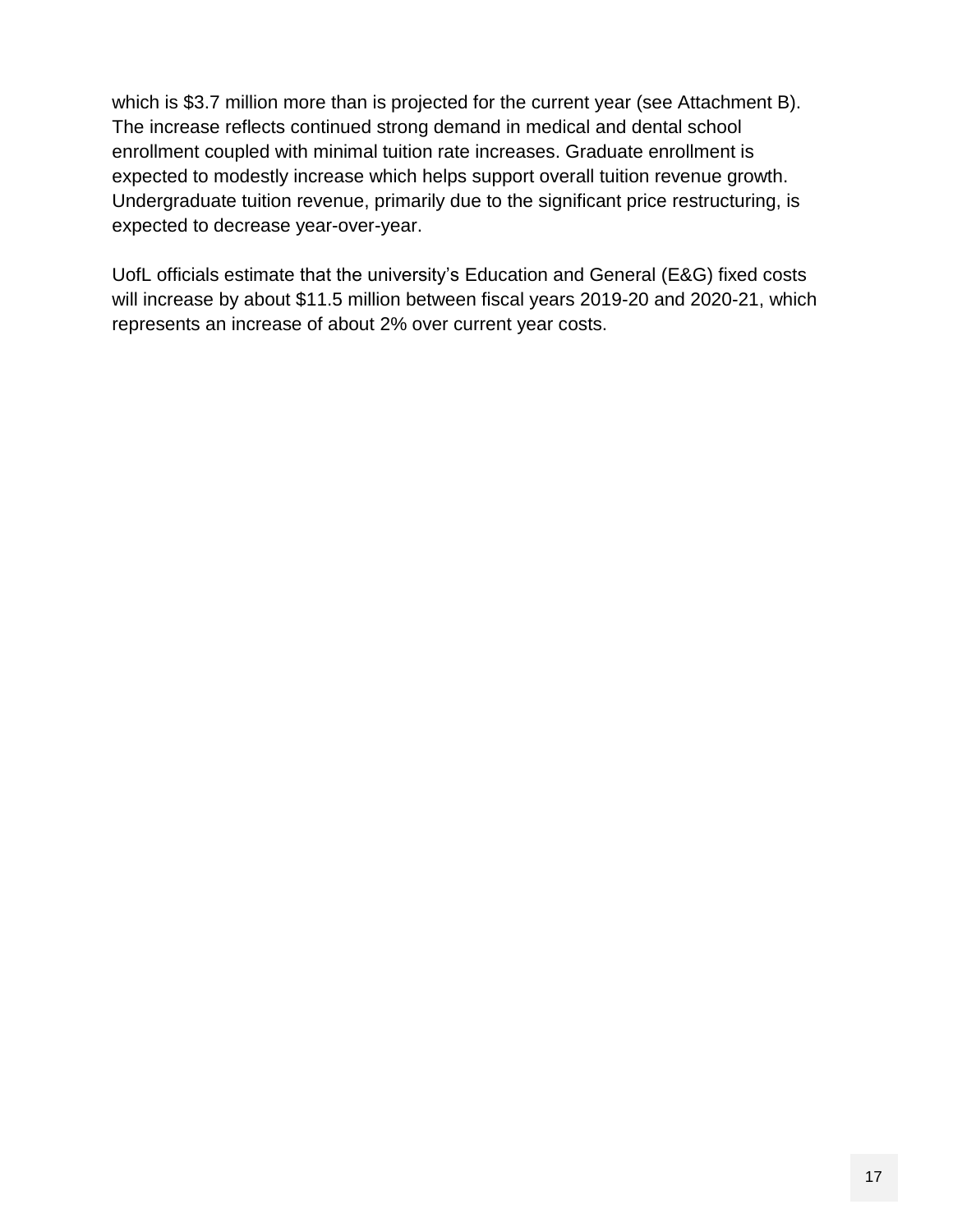# **Proposed 2020-21 Tuition and Mandatory Fee Charges University of Louisville**

| Category                                                                           | Fall<br>2020 | Spring<br>2021          | Annual<br>2020-21 | Summer<br>2021 |
|------------------------------------------------------------------------------------|--------------|-------------------------|-------------------|----------------|
| Undergraduate (applies to in-person and online courses; excluding online programs) |              |                         |                   |                |
| Resident                                                                           |              |                         |                   |                |
| Full-time (12 credit hours and above)                                              | \$<br>5,983  | $\mathfrak{F}$<br>5,983 | \$11,966          | \$5,983        |
| Per Credit Hour                                                                    | 499          | 499                     |                   | 499            |
| Nonresident                                                                        |              |                         |                   |                |
| Full-time (12 credit hours and above)                                              | 14,156       | 14,156                  | 28,312            | 13,996         |
| Per Credit Hour                                                                    | 1,180        | 1,180                   |                   | 1,180          |
| <b>Special Fort Knox Rate</b>                                                      |              |                         |                   |                |
| Per Credit Hour (includes online courses)                                          | 250          | 250                     |                   | 250            |
| Graduate (applies to in-person and online courses; excluding online programs)      |              |                         |                   |                |
| Resident                                                                           |              |                         |                   |                |
| Full-time                                                                          | 6,630        | 6,630                   | 13,260            | 6,630          |
| Per Credit Hour                                                                    | 737          | 737                     |                   | 737            |
| Nonresident                                                                        |              |                         |                   |                |
| Full-time                                                                          | 13,687       | 13,687                  | 27,374            | 13,687         |
| Per Credit Hour                                                                    | 1,521        | 1,521                   |                   | 1,521          |
| Graduate - Equine Graduate Certificate                                             | 800          | 800                     |                   | 800            |
| <b>Activity Duty Military</b>                                                      |              |                         |                   |                |
| Per Credit Hour                                                                    | 250          | 250                     |                   | 250            |
| Master's of Engineering in Engineering Management                                  | 690          | 690                     |                   | 690            |
| <b>Franchise Management Certificate</b>                                            | 600          | 600                     |                   | 600            |
| <b>Distilled Spirits Certificate</b>                                               | 600          | 600                     |                   | 600            |
| <b>Equine Certificate</b>                                                          | 600          | 600                     |                   | 600            |
| Distance Education (per credit hour)                                               |              |                         |                   |                |
| Undergraduate                                                                      | 499          | 499                     |                   | 499            |
| Undergraduate - RN to Bachelor of Science in Nursing                               | 375          | 375                     |                   | 375            |
| <b>CBE-Healthcare Leadership</b>                                                   | 499          | 499                     |                   | 499            |
| Graduate                                                                           | 737          | 737                     |                   | 737            |
| Graduate - Urban Planning & Public Admin                                           | 905          | 905                     |                   | 905            |
| <b>Graduate - Advanced Educator Preparation</b>                                    | 552          | 552                     |                   | 552            |
| <b>Graduate - Distilled Spirits Certificate</b>                                    | 800          | 800                     |                   | 800            |
| Graduate - Franchise Management Certificate                                        | 800          | 800                     |                   | 800            |
| Law, full-time                                                                     | 1,098        | 1,098                   |                   | 1,098          |
| Law, part-time                                                                     | 914          | 914                     |                   | 914            |
| <b>Professional MBA Cohort Program</b>                                             |              |                         |                   |                |
| Resident - 6 consecutive semesters including summer terms                          |              |                         |                   |                |

Full-time 5,333 5,333 16,000 5,333

| <u>NOMESIGEME: 6 CONSECUTIVE SEMESTEIS INCIDIUM IN SUMMER TEMIS</u> |        |        |        |        |
|---------------------------------------------------------------------|--------|--------|--------|--------|
| Full-time                                                           | 5,333  | 5,333  | 16,000 | 5,333  |
| Dual MBA                                                            |        |        |        |        |
| Resident - 13 month program                                         |        |        |        |        |
| Full-time                                                           | 8,867  | 8,867  | 26,600 | 8,866  |
| Nonresident - 13 month program                                      |        |        |        |        |
| Full-time                                                           | 8,867  | 8,867  | 26,600 | 8,866  |
| <b>Full-time MBA Cohort Program</b>                                 |        |        |        |        |
| Resident - 13 month program                                         |        |        |        |        |
| Full-time                                                           | 10,667 | 10,667 | 32,000 | 10,667 |
| Nonresident - 13 month program                                      |        |        |        |        |
| Full-time                                                           | 10,667 | 10,667 | 32,000 | 10,667 |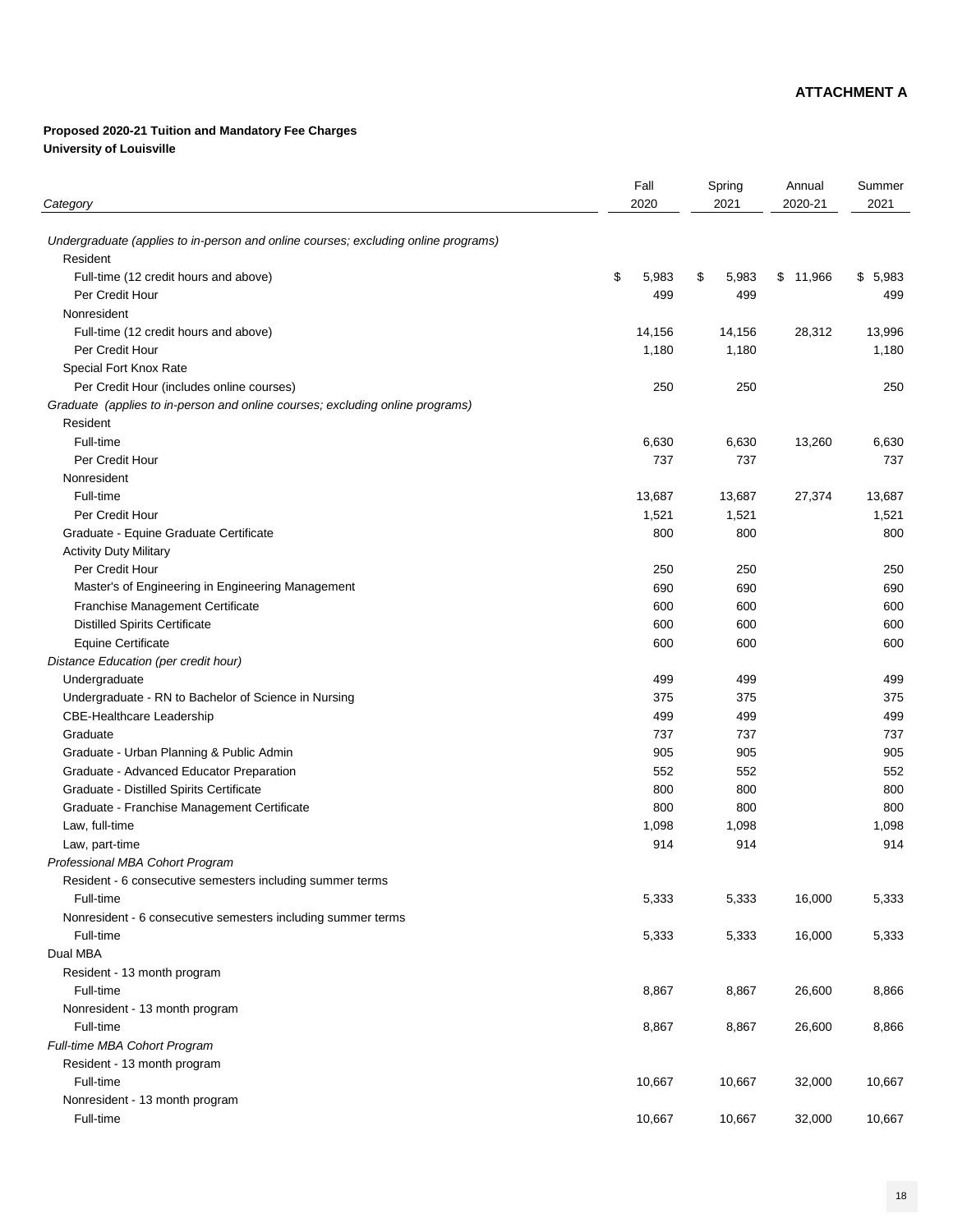## **Proposed 2020-21 Tuition and Mandatory Fee Charges University of Louisville**

| Category                                                                  | Fall<br>2020 | Spring<br>2021 | Annual<br>2020-21 | Summer<br>2021 |
|---------------------------------------------------------------------------|--------------|----------------|-------------------|----------------|
| Global MBA                                                                |              |                |                   |                |
| <b>Resident - 4 semesters</b>                                             |              |                |                   |                |
| Full-time                                                                 | 12,333       | 12,333         | 37,000            | 12,333         |
| Nonresident - 4 semesters                                                 |              |                |                   |                |
| Full-time                                                                 | 12,333       | 12,333         | 37,000            | 12,333         |
| <b>IMBA Cohort Program</b>                                                |              |                |                   |                |
| Resident - 6 consecutive semesters including summer terms                 |              |                |                   |                |
| Full-time                                                                 | 5,333        | 5,333          | 16,000            | 5,333          |
|                                                                           |              |                |                   |                |
| Nonresident - 6 consecutive semesters including summer terms<br>Full-time | 5,333        | 5,333          | 16,000            | 5,333          |
| Master's in Accountancy Cohort Program                                    |              |                |                   |                |
| Resident - 3 consecutive semesters including summer terms                 |              |                |                   |                |
| Full-time                                                                 |              |                |                   |                |
|                                                                           | 8,333        | 8,333          | 25,000            | 8,333          |
| Nonresident - 3 consecutive semesters including summer terms              |              |                |                   |                |
| Full-time                                                                 | 8,333        | 8,333          | 25,000            | 8,333          |
| <b>Master's in Business Analytics Program</b>                             |              |                |                   |                |
| Resident - 13 month program                                               |              |                |                   |                |
| Full-time                                                                 | 10,000       | 10,000         | 30,000            | 10,000         |
| Nonresident - 13 month program                                            |              |                |                   |                |
| Full-time                                                                 | 10,000       | 10,000         | 30,000            | 10,000         |
| Certificate Program in Accounting                                         |              |                |                   |                |
| Resident (7 undergraduate courses over 2-3 semesters)                     |              |                |                   |                |
| Full-time                                                                 | 6,450        | 6,450          | 12,900            | <b>NA</b>      |
| Nonresident (7 undergraduate courses over 2-3 semesters)                  |              |                |                   |                |
| Full-time                                                                 | 6,450        | 6,450          | 12,900            | <b>NA</b>      |
| Ed. D. Practitioner                                                       |              |                |                   |                |
| Resident - 9 consecutive semesters including summer terms                 |              |                |                   |                |
| Full-time                                                                 | 1,800        | 1,800          | 5,400             | 1,800          |
| Nonresident - 9 consecutive semesters including summer terms              |              |                |                   |                |
| Full-time                                                                 | 1,800        | 1,800          | 5,400             | 1,800          |
| <b>Principal Preparaton</b>                                               |              |                |                   |                |
| Per credit hour                                                           | 500          | 500            | n/a               | 500            |
| M.S. in Human Resources and Organization Development                      |              |                |                   |                |
| Resident - 6 consecutive semesters including summer terms                 |              |                |                   |                |
| Full-time                                                                 | 2,750        | 2,750          | 8,250             | 2,750          |
| Nonresident - 6 consecutive semesters including summer terms              |              |                |                   |                |
| Full-time                                                                 | 2,750        | 2,750          | 8,250             | 2,750          |
| Urban Planning and Public Administration Programs                         |              |                |                   |                |
| Resident                                                                  |              |                |                   |                |
| Full-time                                                                 | 7,530        | 7,530          | 15,060            | 7,530          |
| Nonresident                                                               |              |                |                   |                |
| Full-time                                                                 | 14,587       | 14,587         | 29,174            | 14,587         |
| Advanced Educator Preparation Master's and Graduate Programs              |              |                |                   |                |
| Resident                                                                  |              |                |                   |                |
| Full-time                                                                 | 4,972        | 4,972          | 9,944             | 4,972          |
| Per Credit Hour                                                           | 552          | 552            |                   | 552            |
| Nonresident                                                               |              |                |                   |                |
| Full-time                                                                 | 10,265       | 10,265         | 20,530            | 10,265         |
| Per Credit Hour                                                           | 1,140        | 1,140          |                   | 1,140          |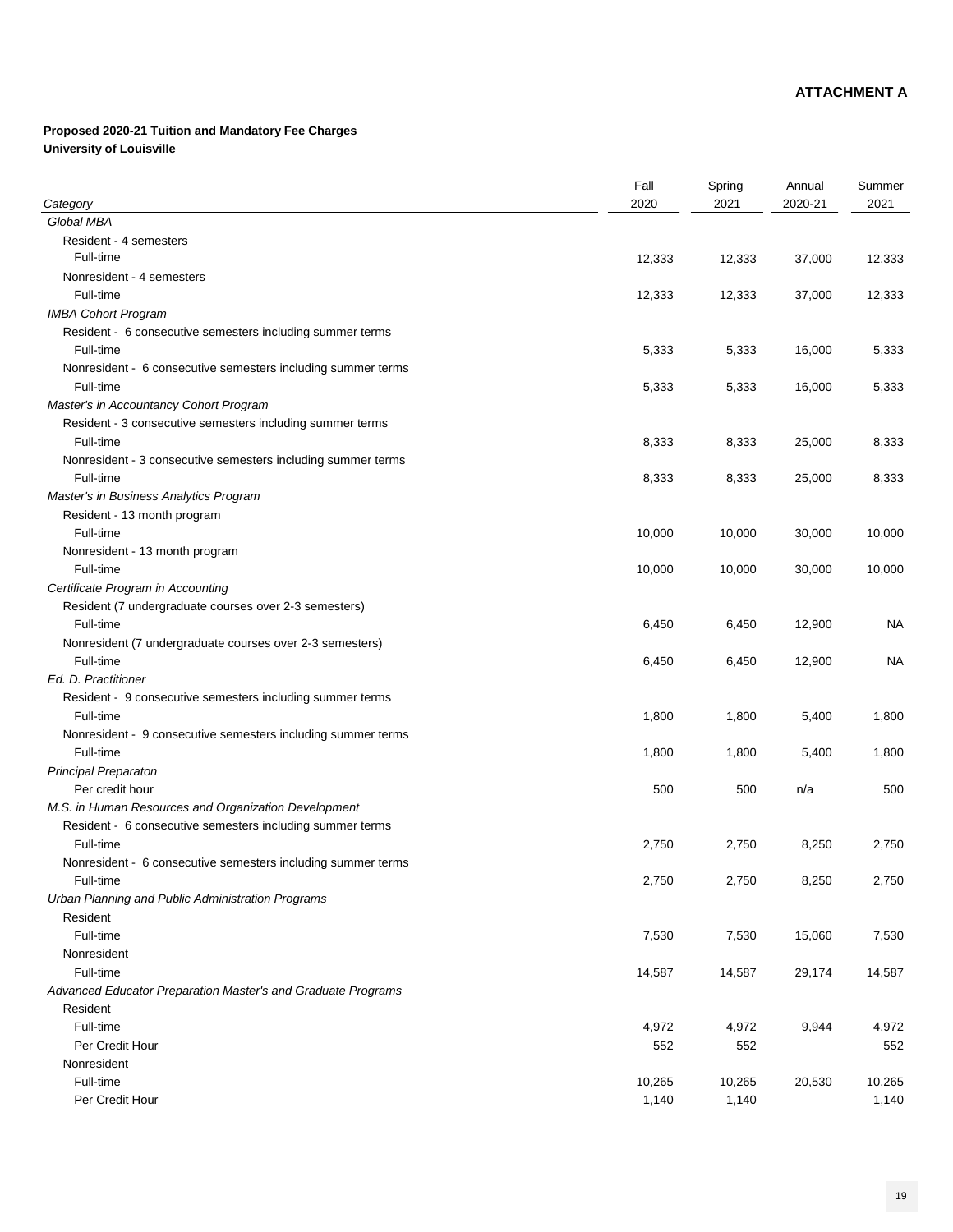## **Proposed 2020-21 Tuition and Mandatory Fee Charges University of Louisville**

|                                     | Fall   | Spring | Annual  | Summer    |
|-------------------------------------|--------|--------|---------|-----------|
| Category                            | 2020   | 2021   | 2020-21 | 2021      |
| Law                                 |        |        |         |           |
| Resident                            |        |        |         |           |
| Full-time                           | 11,553 | 11,553 | 23,106  | 11,553    |
| Per Credit Hour                     | 1,156  | 1,156  |         | 1,156     |
| Nonresident (returning students)    |        |        |         |           |
| Full-time                           | 21,258 | 21,258 | 42,516  | 21,258    |
| Per Credit Hour                     | 2,126  | 2,126  |         | 2,126     |
| Nonresident (new AY 20-21 students) |        |        |         |           |
| Full-time                           | 14,053 | 14,053 | 28,106  | 14,053    |
| Per Credit Hour                     | 1,406  | 1,406  |         | 1,406     |
| Medicine                            |        |        |         |           |
| Resident                            | 20,889 | 20,889 | 41,778  | <b>NA</b> |
| Nonresident                         | 31,765 | 31,765 | 63,530  | <b>NA</b> |
| Dentistry                           |        |        |         |           |
| Resident (see above)                | 17,766 | 17,776 | 35,542  | <b>NA</b> |
| Nonresident                         | 37,064 | 37,064 | 74,128  | <b>NA</b> |
| <b>Special Use Fee</b>              | 98     | 98     | 196     | 98        |
| Doctoral / Masters Candidacy        | 1,475  | 1,475  | 2,950   | 1,475     |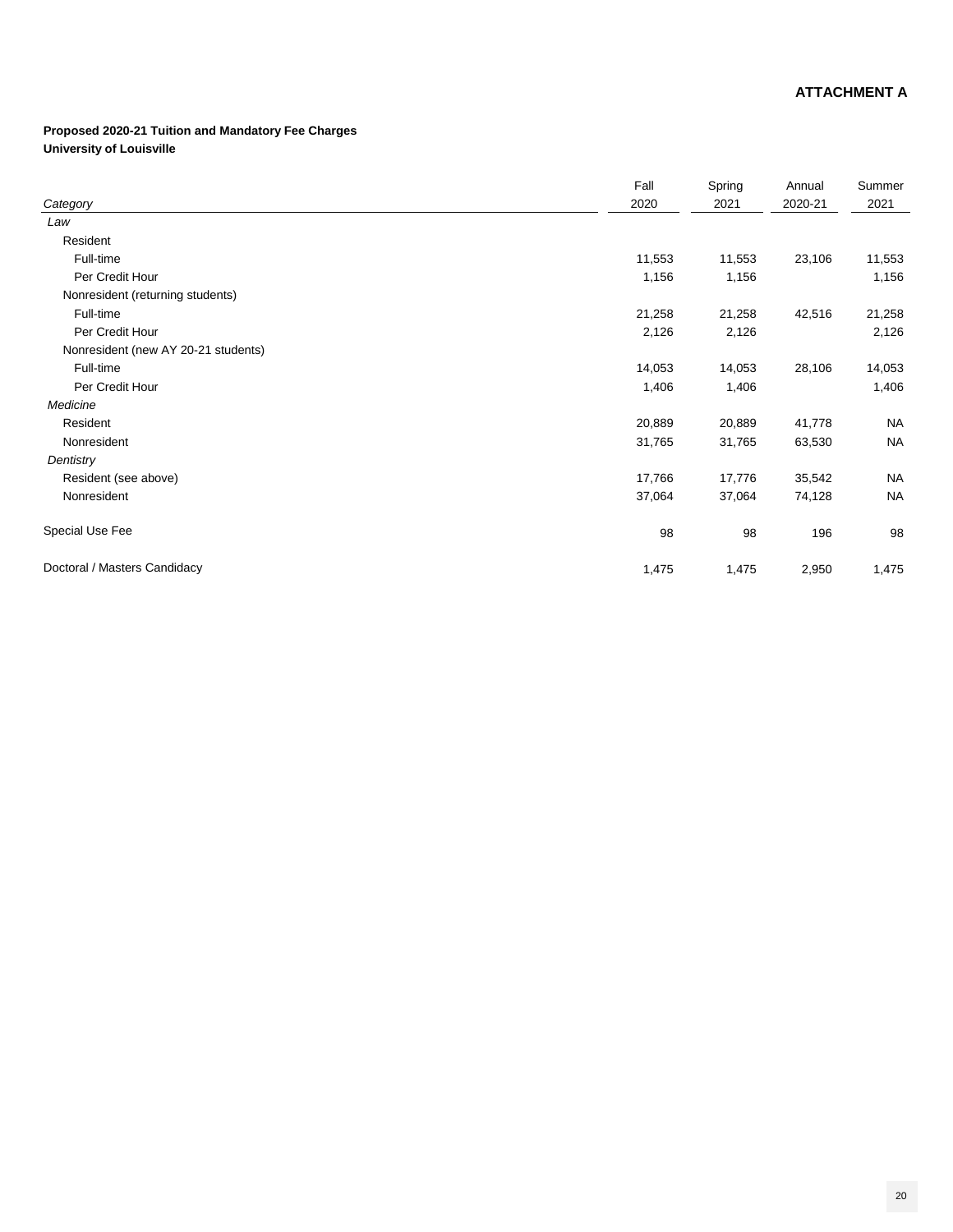### **Estimated 2019-20 Gross Tuition and Mandatory Fee Revenue University of Louisville**

| Category                                         | <b>Estimated</b><br>FY 2020 Est. | <b>Estimated</b><br>2020-21 |
|--------------------------------------------------|----------------------------------|-----------------------------|
| Undergraduate                                    |                                  |                             |
| Resident                                         | \$<br>117,268,404                | 114,110,383                 |
| Nonresident                                      | 36,534,731                       | 35,550,856                  |
| Online                                           | 30,335,994                       | 29,519,050                  |
| Graduate                                         |                                  |                             |
| Resident                                         | 22,731,046                       | 24,186,157                  |
| Nonresident                                      | 4,597,801                        | 4,892,126                   |
| Online                                           | 12,489,104                       | 13,288,585                  |
| <b>First-Professional</b>                        |                                  |                             |
| Resident                                         | 31,234,541                       | 31,608,524                  |
| Nonresident                                      | 33,298,702                       | 34,938,478                  |
| <b>Other Tuition</b>                             | 12,428,253                       | 16,759,153                  |
| <b>Mandatory Fees</b>                            | 9,084,628                        | 8,834,820                   |
| <b>Student Recreation Center Special Use Fee</b> | 3,400,000                        | 3,420,000                   |
| <b>Total</b>                                     | \$<br>313,403,203                | \$<br>317,108,133           |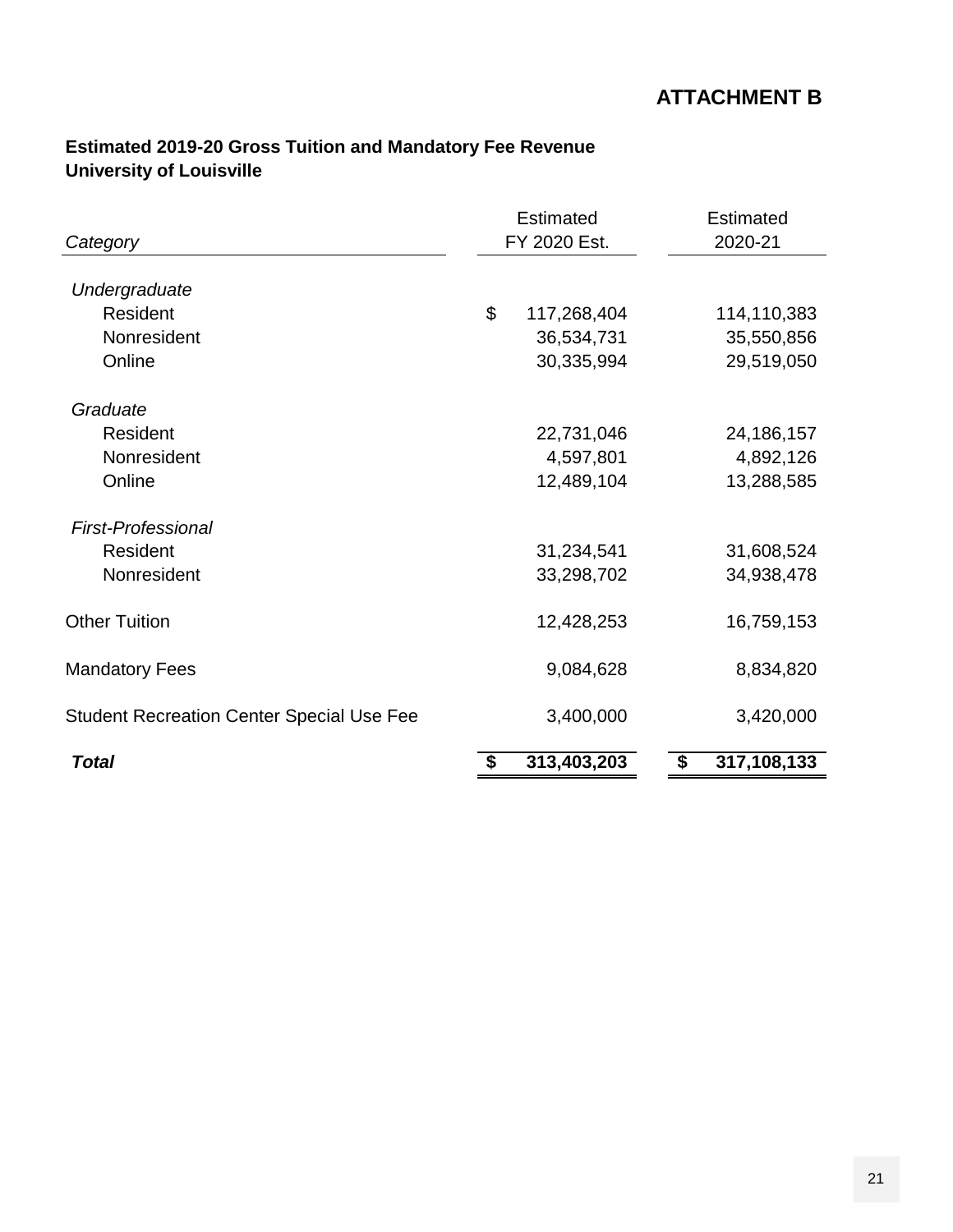- **TITLE:** 2020-21 Campus Tuition and Mandatory Fee Proposal: Eastern Kentucky **University**
- **RECOMMENDATION**: Staff recommends that the Finance Committee approve the following 2020-21 tuition and mandatory fee rates for Eastern Kentucky University on behalf of the Council on Postsecondary Education
- **PRESENTERS:** Bill Payne, Vice President for Finance and Administration, CPE Shaun McKiernan, Director of Finance and Budget, CPE Ryan Kaffenberger, Senior Associate for Budget and Finance, CPE

### **COUNCIL DELEGATION TO THE COMMITTEE**

At its June 19, 2020 meeting, the Council delegated the final review of, and accompanying action on, this request to the Finance Committee. The Finance Committee will provide an update of the action taken at the Council's September 14- 15, 2020 meetings.

#### **SUPPORTING INFORMATION**

In mid-June, Eastern Kentucky University (EKU) officials submitted a tuition and fee proposal for academic year 2020-21 to the Council, along with tuition and fee revenue estimates for the current fiscal year (2019-20) and the upcoming fiscal year (2020-21). Council staff reviewed EKU's proposed rates and recommend that the Finance Committee approve these rates as delegated by the Council at their meeting on June 19, 2020. Upon approval by the Finance Committee, the proposed rates will establish maximum tuition and mandatory fee charges that may be assessed to students enrolling at EKU during the 2020 fall and winter semesters and 2021 spring and summer semesters.

#### Tuition and Mandatory Fees

On April 24, 2020, in light of the disruption and financial uncertainties caused by the coronavirus pandemic, the Council voted to allow the postsecondary institutions the discretion to determine their own tuition and fee increases for resident undergraduate students for the upcoming academic year. This will allow each institution to submit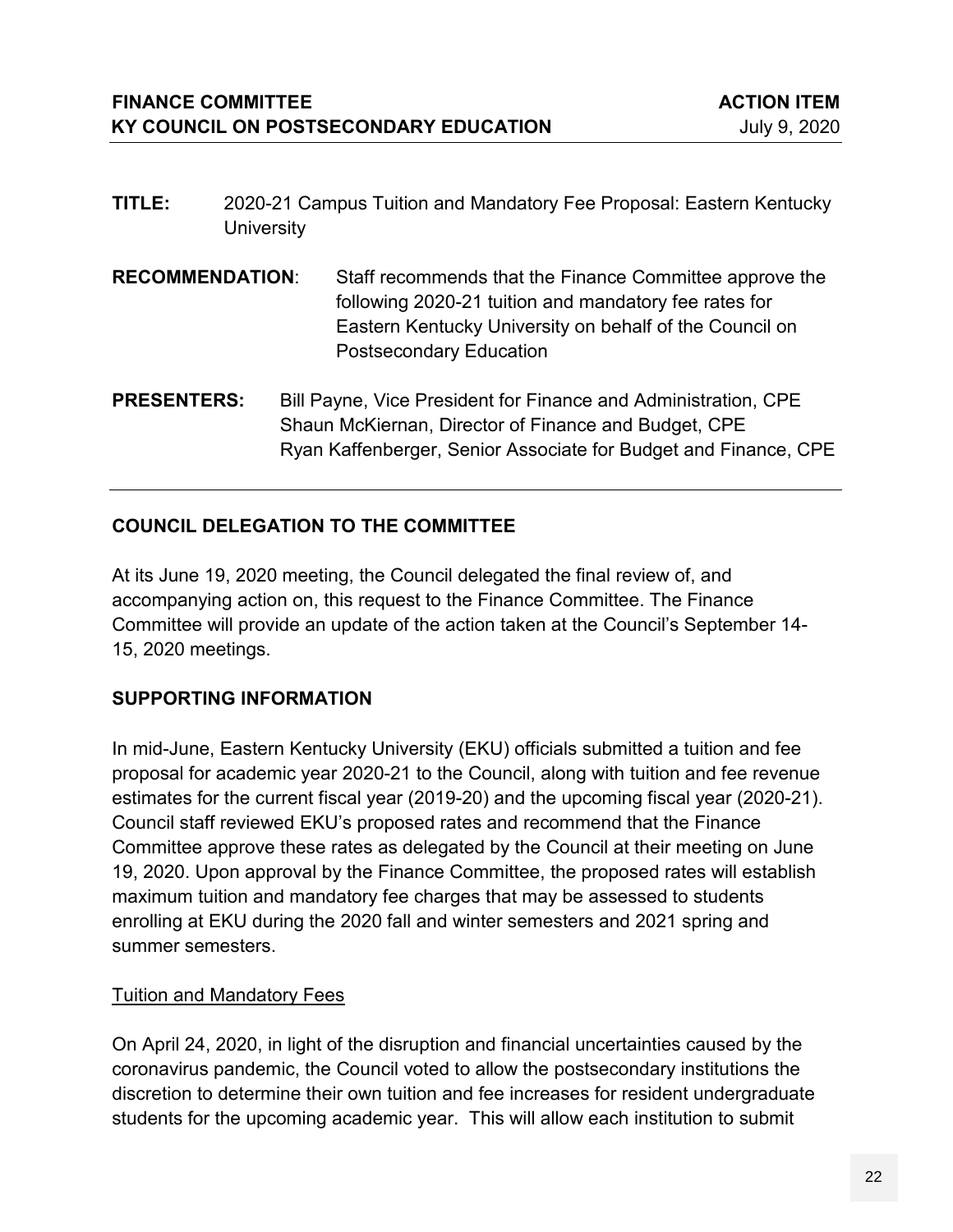proposals that balance the needs of students and families and the resource needs of the institution. As has been the case in past years, the Council voted to allow institutions to submit for approval market competitive rates for graduate and online courses.

Tuition and fee parameters apply to base rates. Base rates are defined as total tuition and fee charges minus any Special Use Fees and Asset Preservation Fees previously approved by the Council, and minus an agency bond fee at KCTCS (i.e., BuildSmart Investment Fee). Council staff deduct these fees from total tuition and fees before applying percent increase parameters, which keeps the fees at a fixed amount each year until they expire.

As can be seen in the table on the next page, EKU is proposing no increase to its resident undergraduate base rate for 2020-21. EKU's total tuition and fee charges include a Special Use Fee of \$300. $^{\textrm{00}}$  per year for full-time students (\$12. $^{\textrm{50}}$  per credit hour capped at 12 credit hours, or \$150.≌, per term) and an Asset Preservation Fee of \$300.<sup>00</sup> per year for full-time students (\$10.<sup>00</sup> per credit hour capped at 15 credit hours per term, or \$150.<u><sup>00</sup>,</u> per term).

EKU's Board approved the university's 2020-21 tuition and fee charges at its June 30, 2020 meeting.

Attachment A contains additional categories of tuition and fee charges, including proposed per-credit-hour rates for part-time resident and nonresident undergraduate students, graduate students, and online students. Staff recommends approval of these additional categories of rates as proposed by the university.

#### **Estimated Tuition Revenue**

EKU officials estimate that their proposed 2020-21 tuition and mandatory fee charges for all categories of students (i.e., every academic level, residency, and full-time or part-time status) will generate about \$137.0 million in gross tuition and fee revenue, which is \$10.5 million less than is projected for the current year (see Attachment B). EKU officials estimate that the university's Education and General (E&G) fixed costs will increase by about \$10.3 million between fiscal years 2019-20 and 2020-21, which represents an increase of about 4% over current year costs.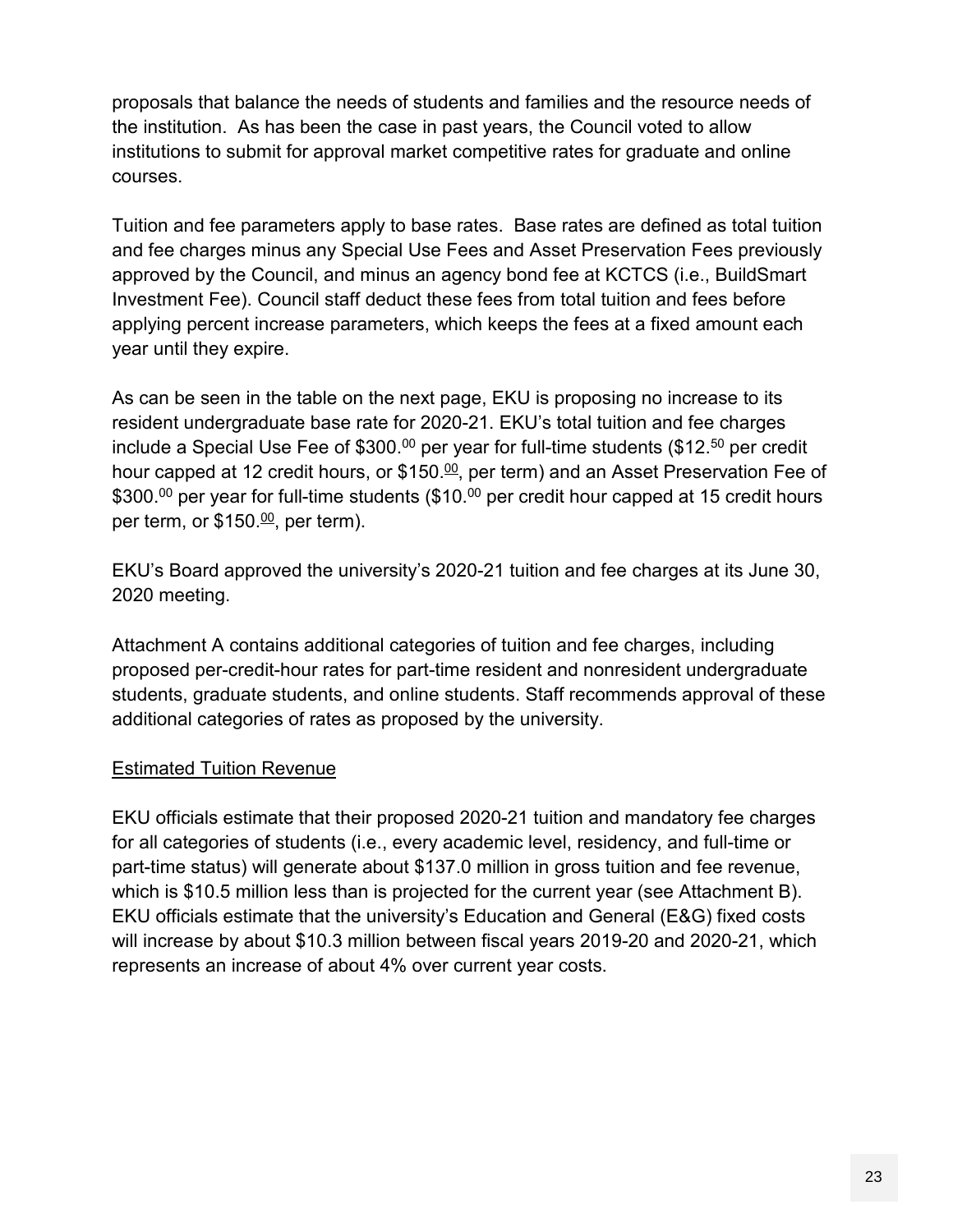#### **EKU Annual Base Rate Comparison**

| Rate Category      | Current<br>2019-20 Base<br>Rate Charges |     | Proposed<br>2020-21 Base<br>Rate Charges |     | Dollar<br>Change | Percent<br>Change |
|--------------------|-----------------------------------------|-----|------------------------------------------|-----|------------------|-------------------|
| Undergraduate      |                                         |     |                                          |     |                  |                   |
| Resident           | \$9,266                                 |     | \$9,266                                  |     | \$0              | 0.0%              |
| <b>Nonresident</b> | \$19,338                                |     | \$19,338                                 |     | \$0              | 0.0%              |
| Graduate           |                                         |     |                                          |     |                  |                   |
| Resident           | \$550                                   | pch | \$550                                    | pch | \$0              | $0.0\%$           |
| Nonresident        | \$775                                   | pch | \$750                                    | pch | $-$25$           | $-3.2%$           |

#### **EKU Annual Tuition and Fee Charge Comparison**

| Rate Category | Current<br>2019-20<br><b>Tuition &amp; Fee</b><br>Charges |     | Proposed<br>2020-21<br>Tuition & Fee<br>Charges |     | Dollar<br>Change | Percent<br>Change |
|---------------|-----------------------------------------------------------|-----|-------------------------------------------------|-----|------------------|-------------------|
| Undergraduate |                                                           |     |                                                 |     |                  |                   |
| Resident      | \$9,866                                                   |     | \$9,866                                         |     | \$0              | 0.0%              |
| Nonresident   | \$19,938                                                  |     | \$19,938                                        |     | \$0              | $0.0\%$           |
| Graduate      |                                                           |     |                                                 |     |                  |                   |
| Resident      | \$573                                                     | pch | \$573                                           | pch | \$0              | $0.0\%$           |
| Nonresident   | \$798                                                     | pch | \$773                                           | pch | $-$ \$25         | $-3.1%$           |

EKU's tuition and fee charges include a Special Use Fee of  $$150.^{\rm oo}$  per semester, or  $\$300.^{\scriptstyle 00}$  per year for full-time students, and an Asset Preservation Fee of  $\$10.^{\scriptstyle 00}$  per credit hour for all students.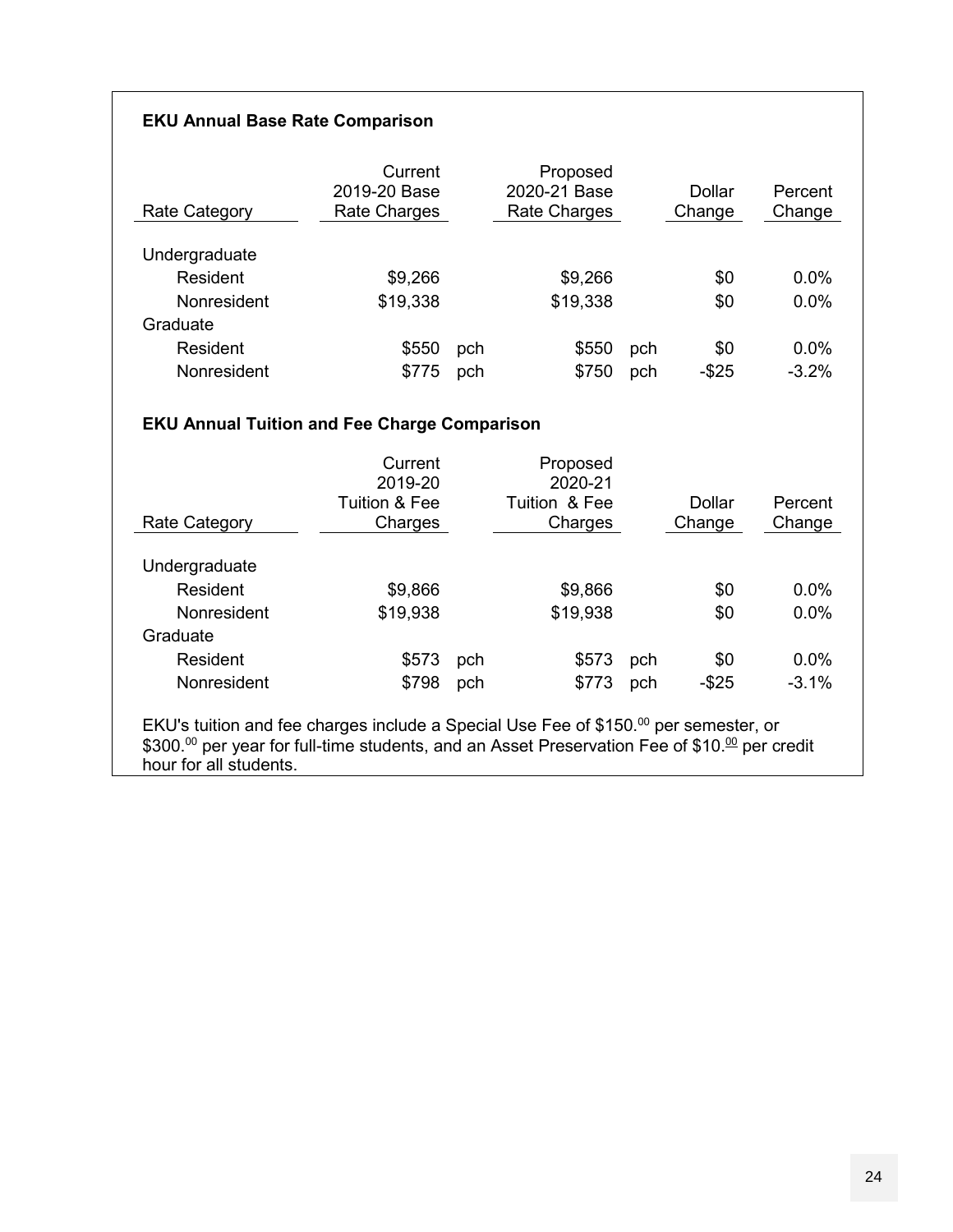# **Proposed 2020-21 Tuition and Mandatory Fee Charges Eastern Kentucky University**

| Category                                                                           | Fall<br>2020 | Spring<br>2021 | Annual<br>2020-21 | Summer<br>2021 | Winter<br>2020 |
|------------------------------------------------------------------------------------|--------------|----------------|-------------------|----------------|----------------|
| Undergraduate                                                                      |              |                |                   |                |                |
| Resident                                                                           | \$<br>4,633  | \$<br>4,633    | 9,266<br>\$       |                |                |
| Full-time (12 credit hours and above)                                              | 386          | 386            |                   | 386            | 386            |
| Per Credit Hour                                                                    |              |                |                   |                |                |
| Nonresident                                                                        | 9,669        | 9,669          | \$19,338          |                |                |
| Full-time (12 credit hours and above)<br>Per Credit Hour                           | 806          | 806            |                   | 806            | 806            |
| Nonresident - Targeted Areas                                                       | \$<br>4,633  | \$<br>4,633    | \$<br>9,266       |                |                |
| Full-time                                                                          | 386          | 386            |                   | 386            | 386            |
| Per Credit Hour                                                                    |              |                |                   |                |                |
| Online (non-program) Per Credit Hour                                               | $\mathbf 0$  | $\mathbf 0$    |                   | $\mathbf 0$    | $\mathbf 0$    |
| <b>Online Programs</b>                                                             |              |                |                   |                |                |
| <b>General Education</b>                                                           | 409          | 409            |                   | 409            | 409            |
| <b>Child and Family Studies</b>                                                    | 409          | 409            |                   | 409            | 409            |
| <b>Corrections and Juvenile Justice</b>                                            | 409          | 409            |                   | 409            | 409            |
| <b>Emergency Medical Care</b>                                                      | 409<br>409   | 409<br>409     |                   | 409<br>409     | 409<br>409     |
| Fire Arson Explosion Investigation<br><b>Fire Protection Administration Online</b> | 409          | 409            |                   | 409            | 409            |
| Fire Protection and Safety Engineering Technology                                  | 409          | 409            |                   | 409            | 409            |
| <b>Homeland Security</b>                                                           | 409          | 409            |                   | 409            | 409            |
| <b>Occupational Safety</b>                                                         | 409          | 409            |                   | 409            | 409            |
| Paralegal                                                                          | 409          | 409            |                   | 409            | 409            |
| <b>Police Studies</b>                                                              | 409          | 409            |                   | 409            | 409            |
| <b>Political Science</b>                                                           | 409          | 409            |                   | 409            | 409            |
| Psychology                                                                         | 409          | 409            |                   | 409            | 409            |
| RN to BSN<br>Other Online Program                                                  | 460<br>409   | 460<br>409     |                   | 460<br>409     | 460<br>409     |
|                                                                                    |              |                |                   |                |                |
| Graduate - Master's<br>Resident                                                    |              |                |                   |                |                |
| Full-time                                                                          |              |                |                   |                |                |
| Per Credit Hour                                                                    | 550          | 550            |                   | 550            | 550            |
| Nonresident                                                                        |              |                |                   |                |                |
| Full-time                                                                          |              |                |                   |                |                |
| Per Credit Hour                                                                    | 750          | 750            |                   | 750            | 750            |
| Online (non-program) Per Credit Hour                                               | 550          | 550            |                   | 550            | 550            |
| Online Programs (per credit hour)                                                  |              |                |                   |                |                |
| Adult, Juvenile and Community Corrections Leadership                               | 409          | 409            |                   | 409            | 409            |
| <b>Construction Management</b>                                                     | 409          | 409            |                   | 409            | 409            |
| Deaf and Hard of Hearing (DHH)                                                     | 409          | 409            |                   | 409            | 409            |
| Director of Pupil Personnel Endorsement Program                                    | 409          | 409            |                   | 409            | 409            |
| <b>Family Nurse Practitioner</b>                                                   | 409          | 409            |                   | 409            | 409            |
| <b>Gifted Education</b>                                                            | 409          | 409            |                   | 409            | 409            |
| <b>Instructional Leadership</b>                                                    | 409          | 409            |                   | 409            | 409            |
| Instructional Supervisor Endorsement Program                                       | 409          | 409            |                   | 409            | 409            |
| Interdisciplinary Early Childhood Education (IECE)                                 | 409          | 409            |                   | 409            | 409            |
| Learning and Behavior Disorders                                                    | 409<br>409   | 409<br>409     |                   | 409            | 409            |
| <b>Library Science</b><br>Literacy (Reading Writing)                               | 409          | 409            |                   | 409<br>409     | 409<br>409     |
| <b>Middle Grades Education</b>                                                     | 409          | 409            |                   | 409            | 409            |
| <b>Music</b>                                                                       | 409          | 409            |                   | 409            | 409            |
| <b>Nursing Administration</b>                                                      | 409          | 409            |                   | 409            | 409            |
| <b>Principal Certification Program</b>                                             | 409          | 409            |                   | 409            | 409            |
| Psychiatric Mental Health Nurse Practitioner                                       | 409          | 409            |                   | 409            | 409            |
| <b>Public Administration</b>                                                       | 409          | 409            |                   | 409            | 409            |
| Safety, Security and Emergency Management                                          | 409          | 409            |                   | 409            | 409            |
| Superintendent Endorsement Program<br>Other Online Program                         | 409<br>409   | 409<br>409     |                   | 409<br>409     | 409<br>409     |
|                                                                                    |              |                |                   |                |                |
| Graduate - Doctorate (per credit hour)<br>Doctorate in Education                   | 575          | 575            |                   | 575            | 575            |
| <b>Doctorate Nursing Practice</b>                                                  | 675          | 675            |                   | 675            | 675            |
| Doctorate in Occupational Therapy                                                  | 675          | 675            |                   | 675            | 675            |
| Doctorate in Psychology                                                            | 675          | 675            |                   | 675            | 675            |
| <b>EKU Now (High School)</b>                                                       |              |                |                   |                |                |
| Per Credit Hour                                                                    | 58           | 58             |                   | 58             | 58             |